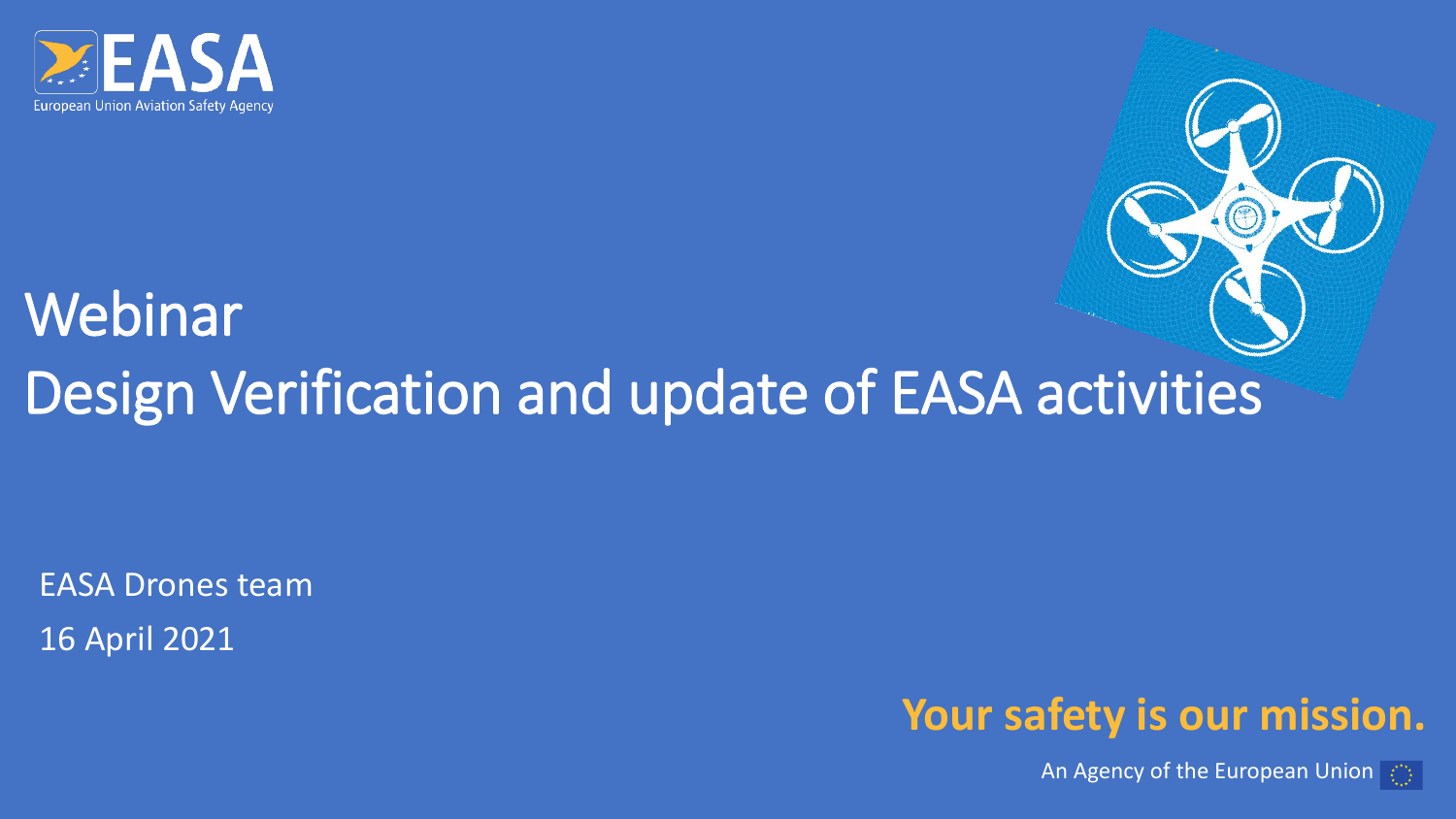

- $\rightarrow$  Experimental flights of drones
- $\rightarrow$  Design verification of UAS operated in the specific category
- $\rightarrow$  Update on the EASA activities and on AMC/GM on Regulation 2019/947
- $\rightarrow$  Events planned for 2021

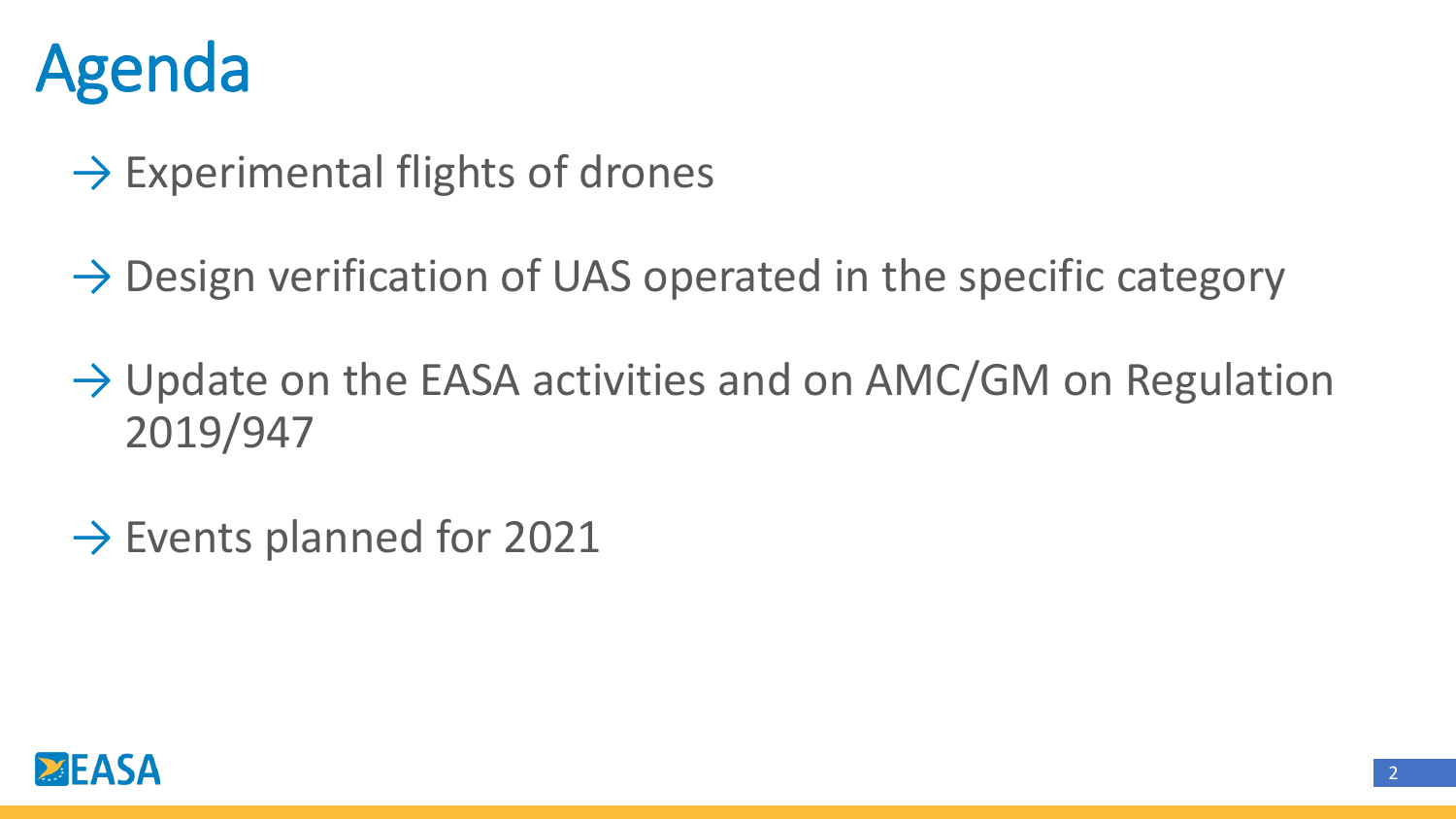

# Experimental flights of drones



An Agency of the European Union  $\boxed{\odot}$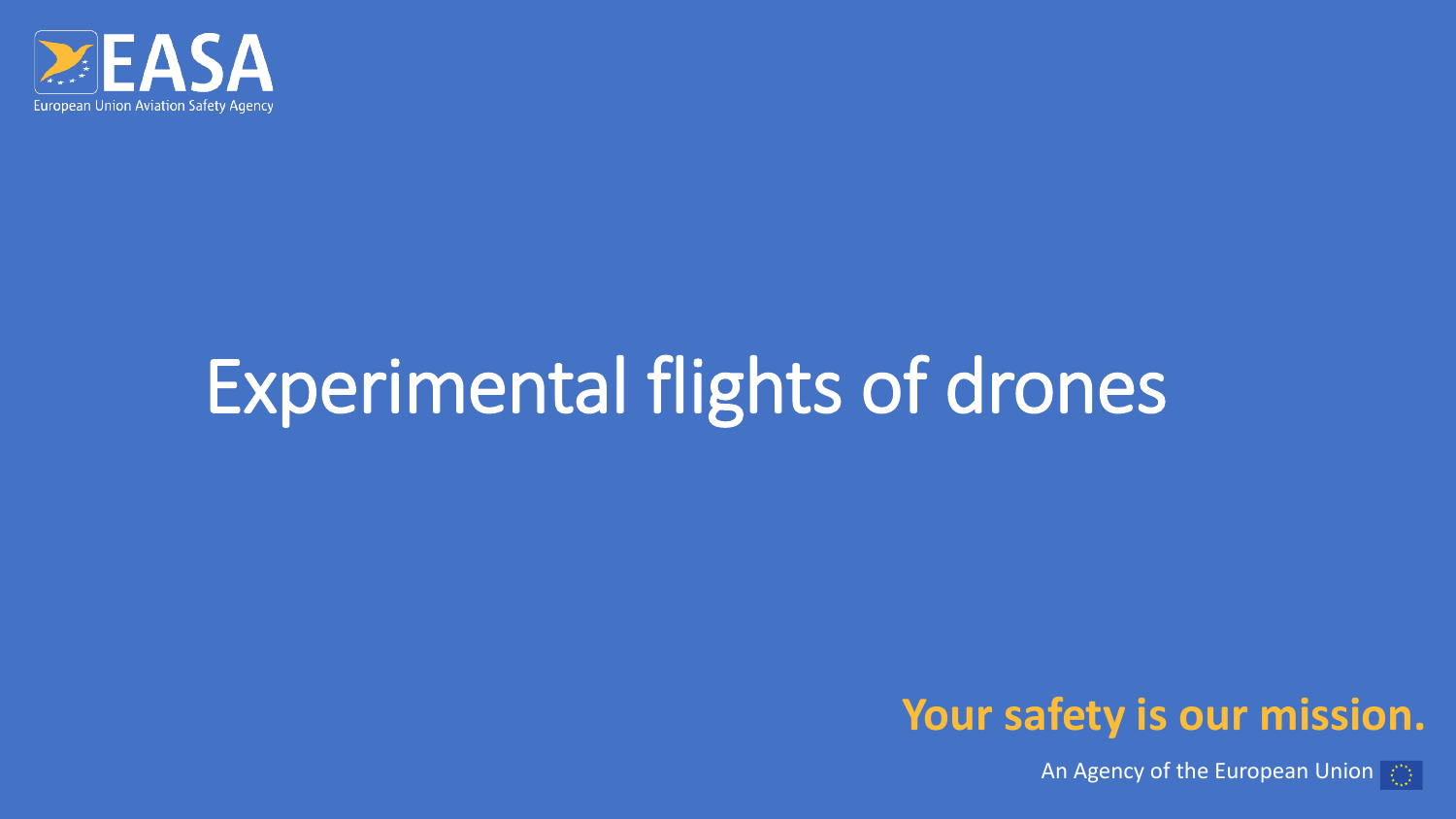# Regulation (EU) 2018/1139

#### **EASA´s Mandate**

#### **ARTICLE 77 – AIRWORTHINESS AND ENVIRONMENTAL CERTIFICATION**

*With regard to the products, parts, non-installed equipment and equipment to control unmanned aircraft remotely, referred to in points (a) and (b)(i) of Article 2(1), the Agency shall carry out on behalf of Member States the functions and tasks of the state of design, manufacture or registry, when those functions and tasks are related to design certification and mandatory continuing airworthiness information.*

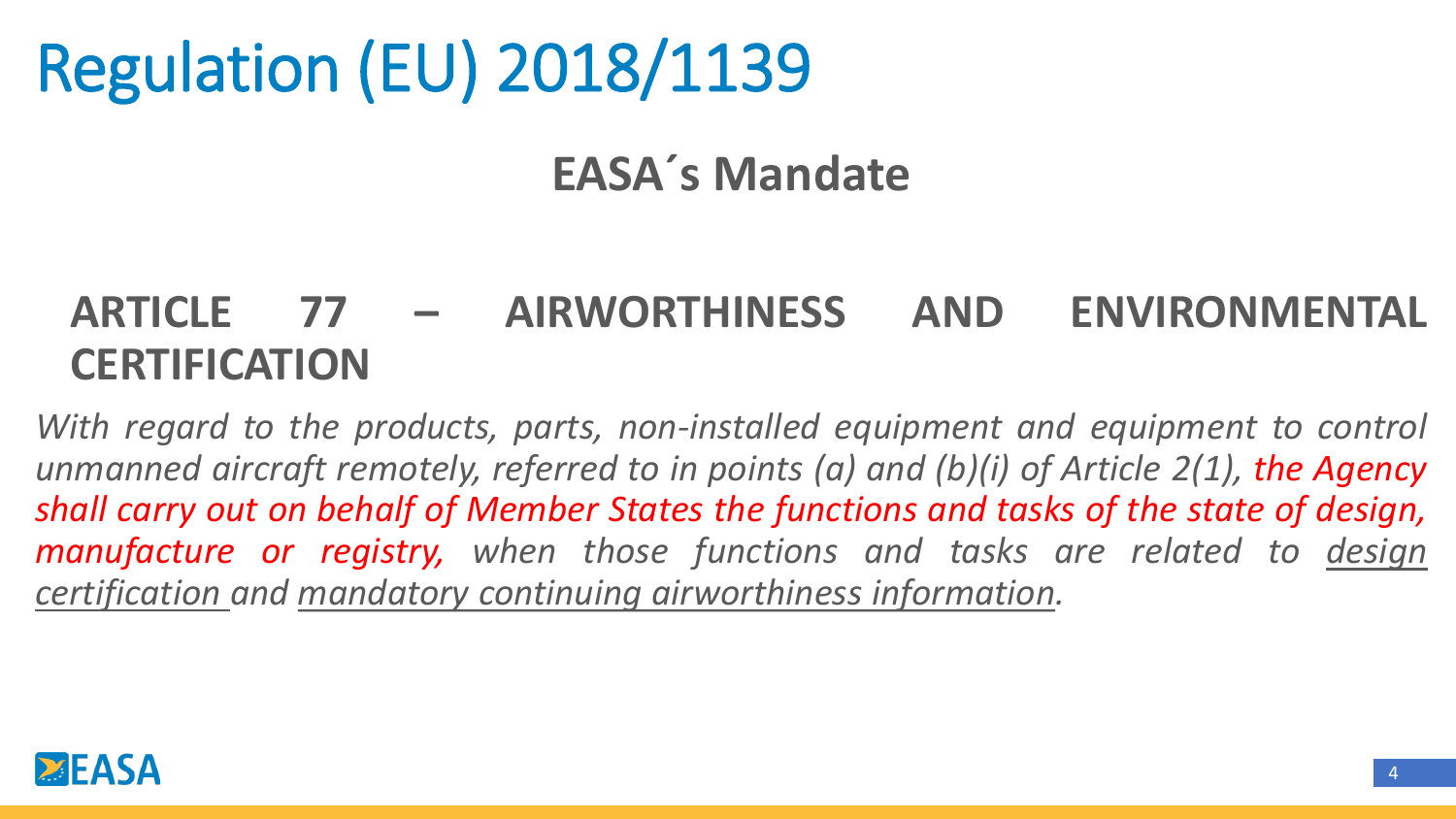# Operational authorisation in the specific category



Operational limitation

Requirements on the operator

Remote pilot competency

Design of the UAS **EXAMPLE 2018** EASA competence

NAA competence

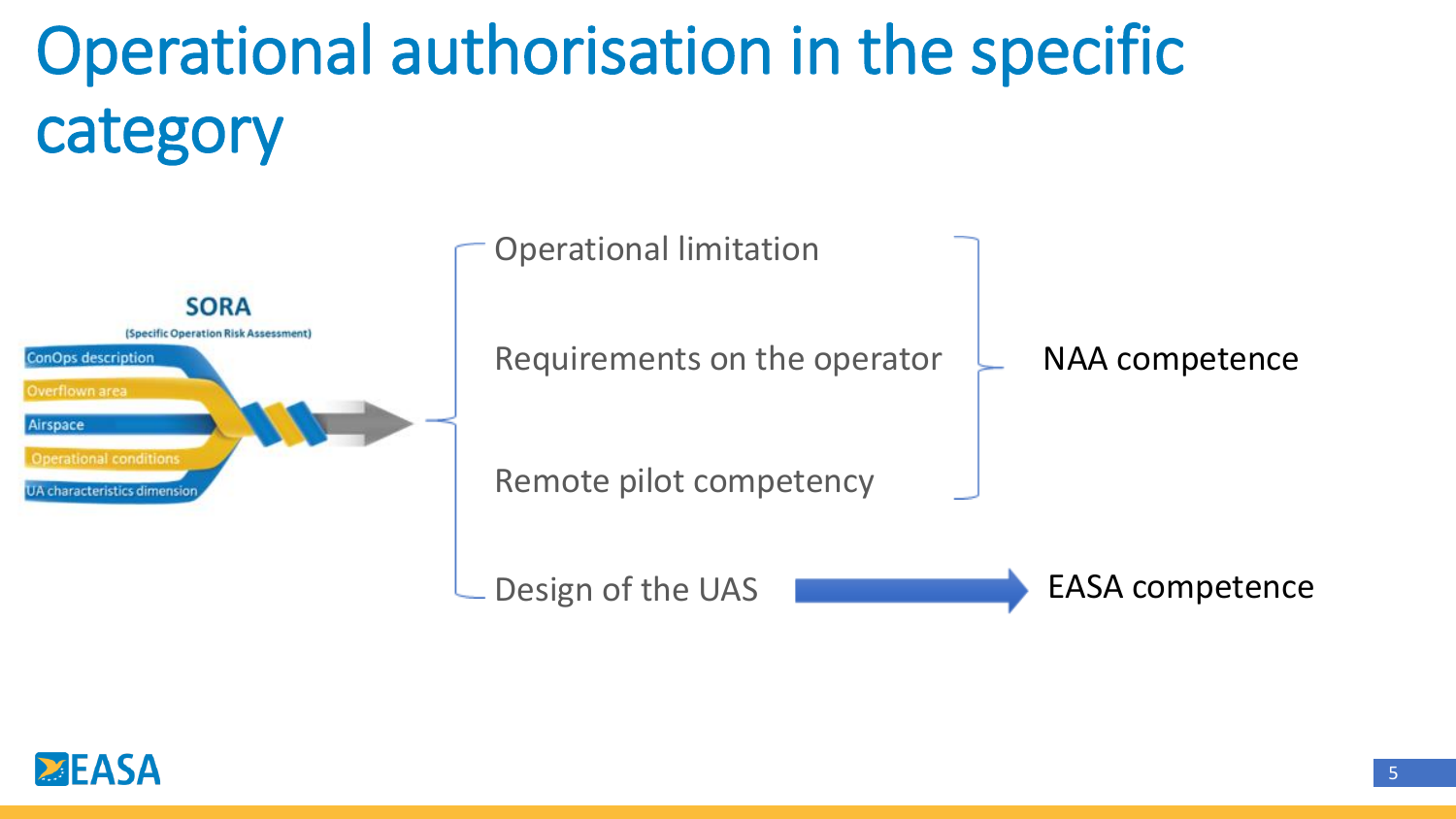## Verification of the design of the UAS

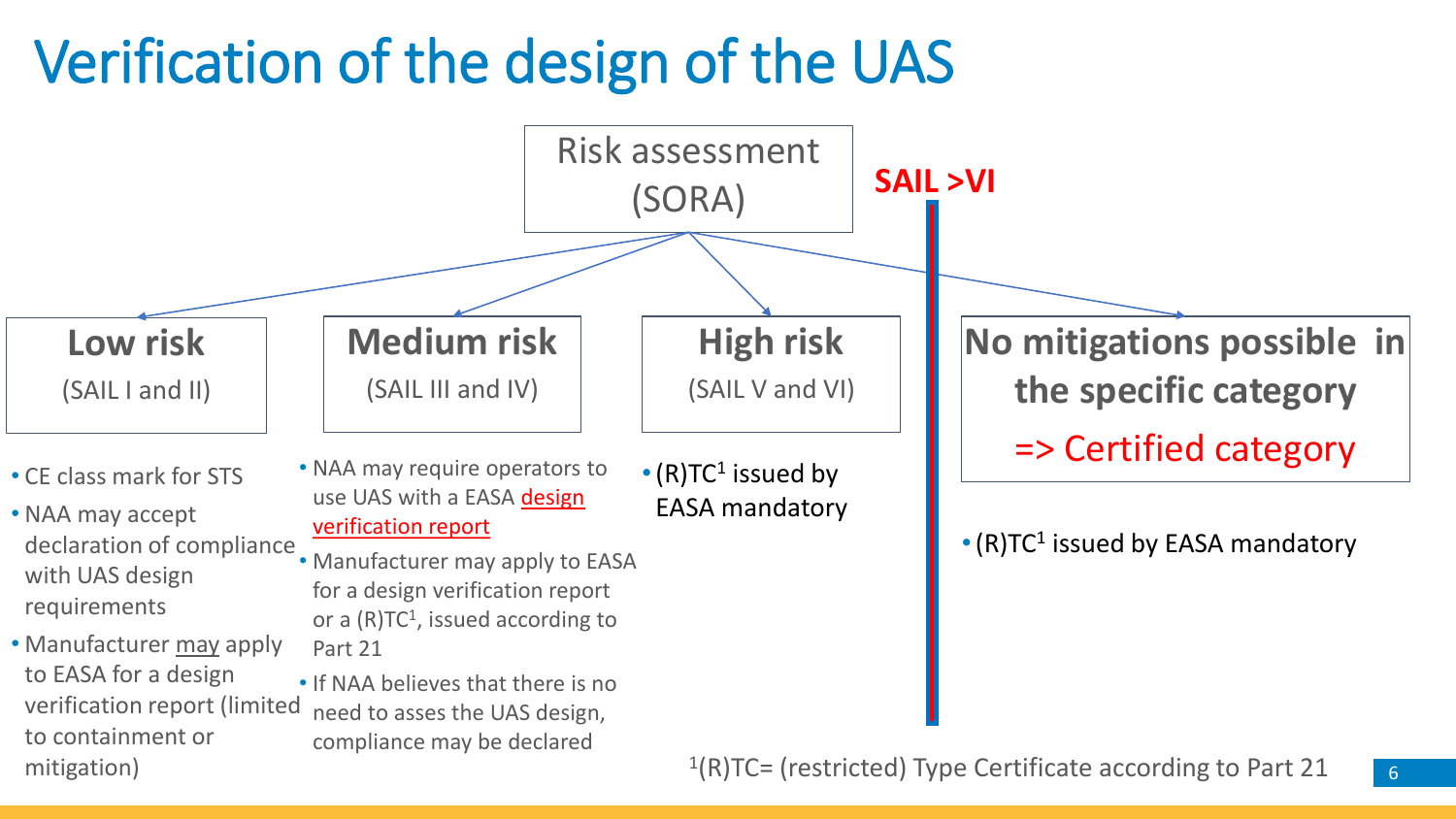UAS *designed for research, experimental or scientific purposes*

## **Regulation (EU) 2018/1139**

### **ARTICLE 2(3)**

This Regulation shall not apply to:

(d)the design, production, maintenance and operation of aircraft the operation of which involves low risk for aviation safety, as listed in Annex I,….

### **Annex I only applicable to manned aircraft**

**EU regulation applies to UAS specifically designed or modified for research, experimental or scientific purposes**

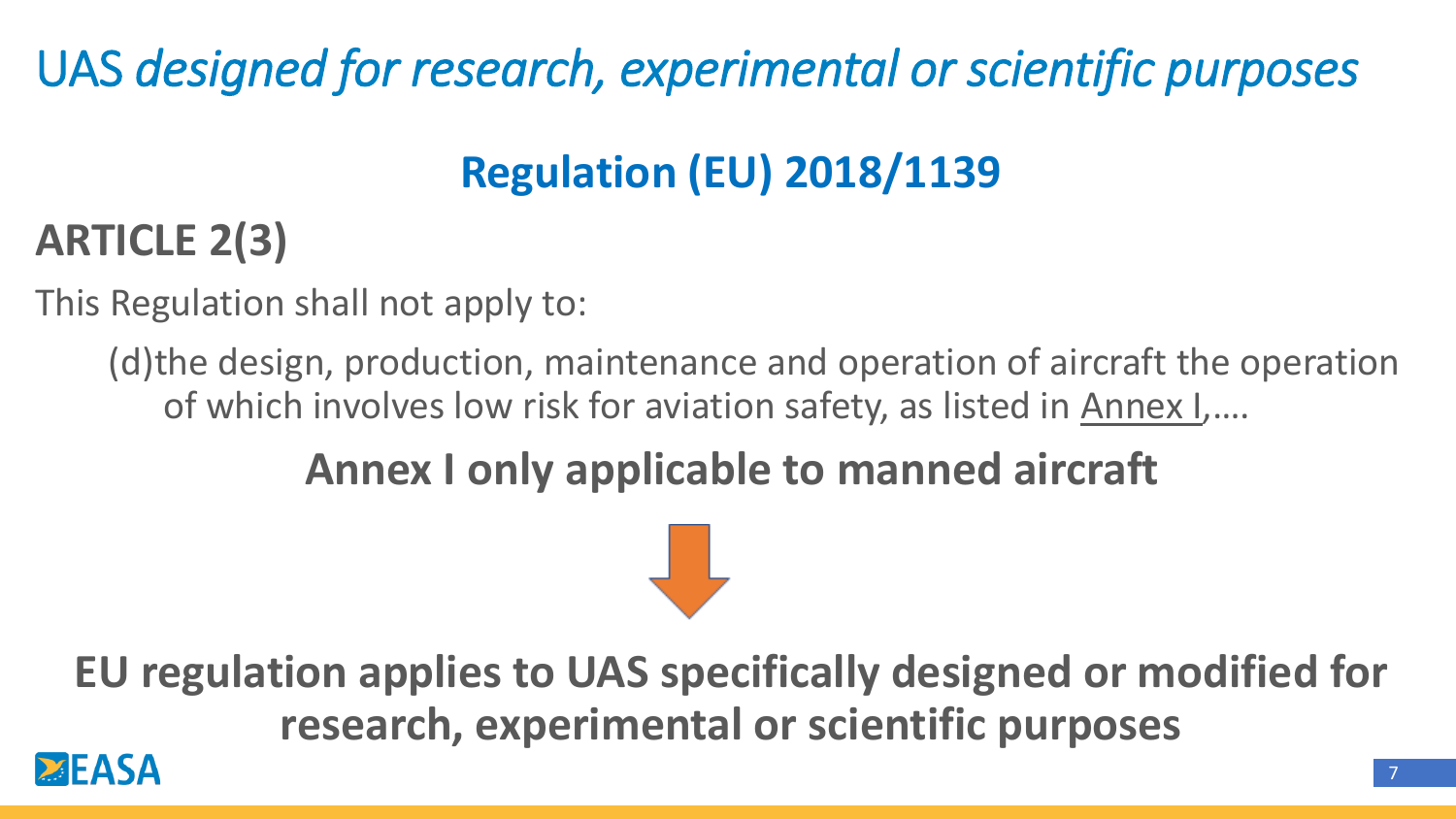# Demo/test flights of UAS w/ or w/o passengers

- $\rightarrow$  According to the EASA BR, EASA is the EU competent authority for the verification of the design of all UAS, including those *designed for research, experimental or scientific purposes*
- $\rightarrow$  Also operations with UAS designed for research, experimental or scientific purposes shall follow Regulation (EU) 2019/947
	- $\rightarrow$  in relation to the verification of design, following a risk assessment NAAs may:
		- $\rightarrow$  for low risk operations accept a declaration,
		- $\rightarrow$  for high risk operations always require a verification by EASA,
		- $\rightarrow$  for medium risk operations decide if there is no need to verify the design (just accept the declaration) or an EASA verification is required.

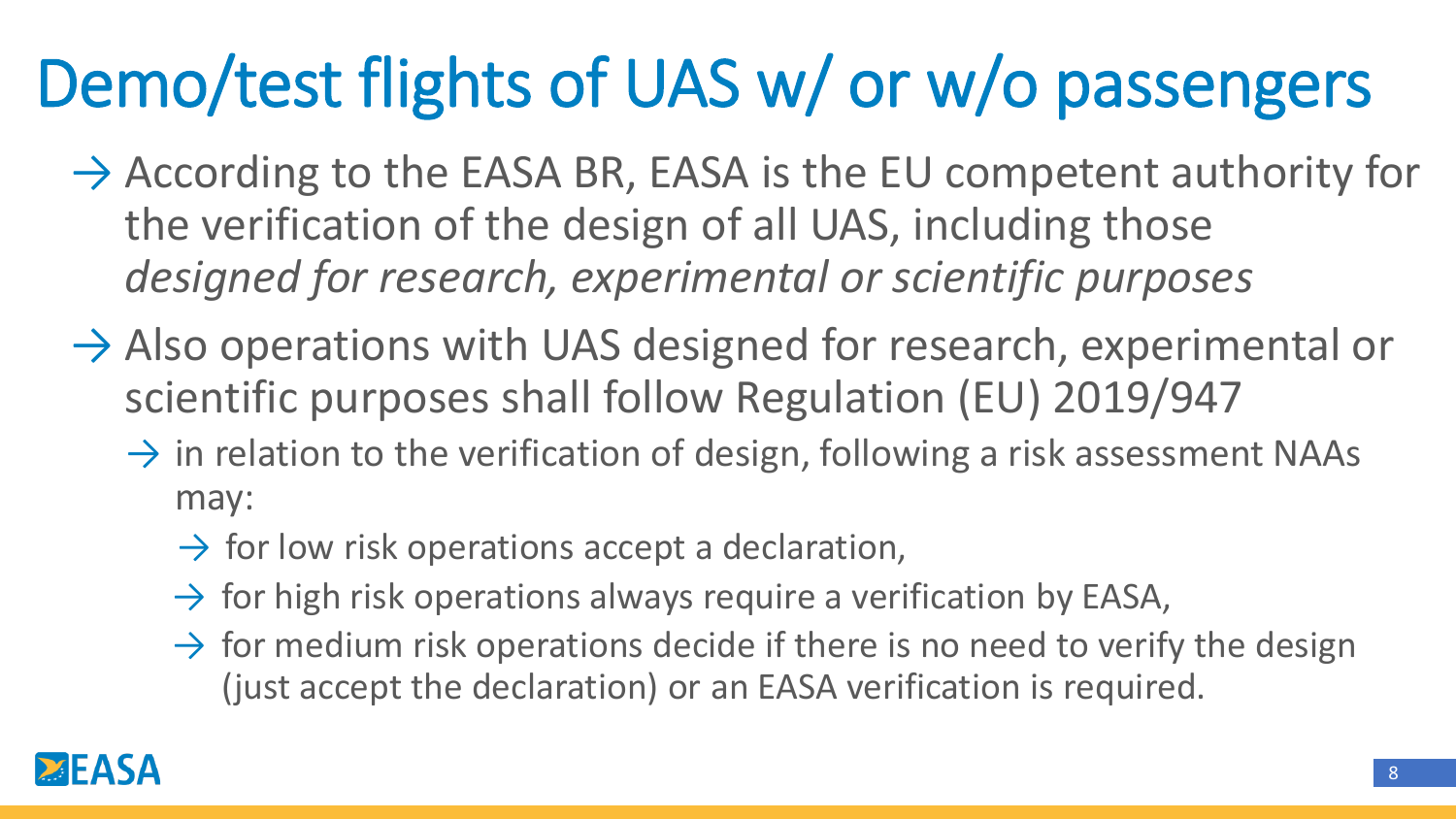# Demo/test flights of UAS w/ or w/o passengers

#### $\rightarrow$  Example:

→ Any flight with persons on board with an *EHang* or equivalent platform requires EASA's involvement in initial airworthiness (=certified category)



- $\rightarrow$  Test flights without persons on board with an UAS of a size similar to *EHang 216* in populated areas is at least 'medium' risk
- $\rightarrow$  Unless a MS NAA duly justifies that the risk is 'Low' (SAIL I-II, for which a self-declaration by the operator for the design may be deemed sufficient), prior EASA design verification should be mandated
- $\rightarrow$  Otherwise, MS only accept a self-declaration for the design and bear full responsibility for their operational authorization
- $\rightarrow$  MS NAAs are generally advised to involve EASA and require EASA design verification *prior* to issuing operational authorization

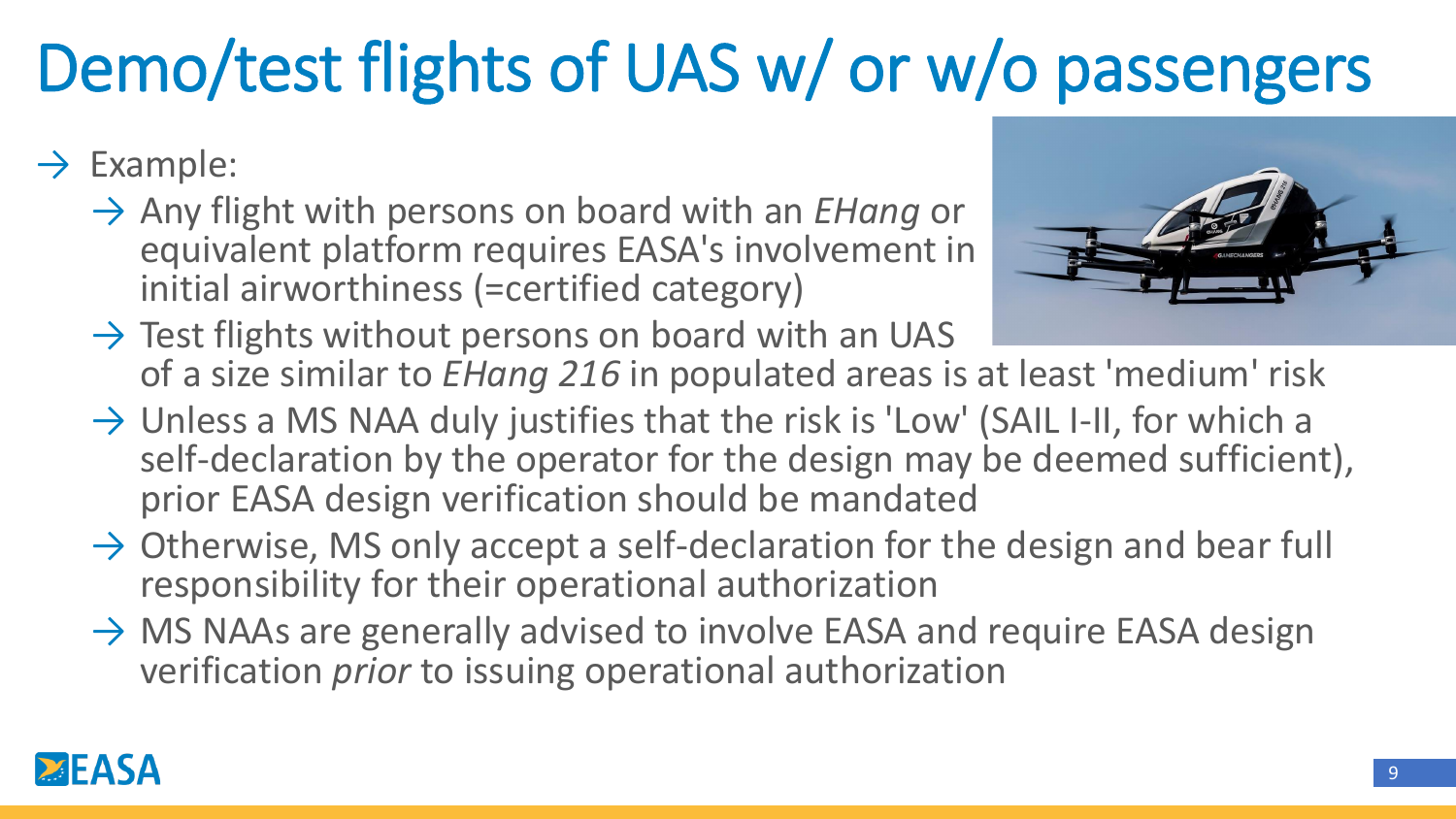

## Design verification of UAS operated

# in the specific category



An Agency of the European Union  $\boxed{\odot}$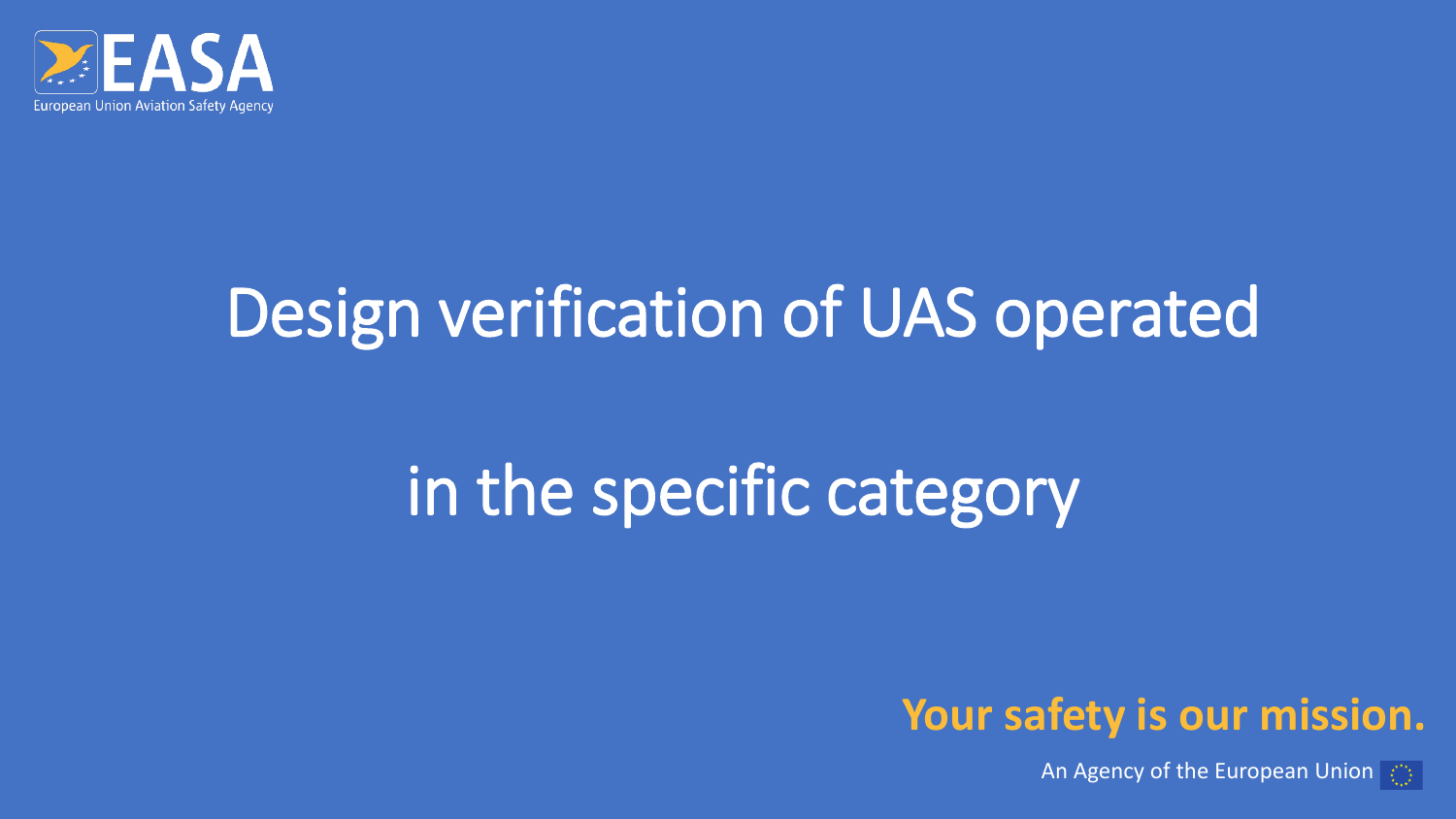# RMT.0230 - Original planning

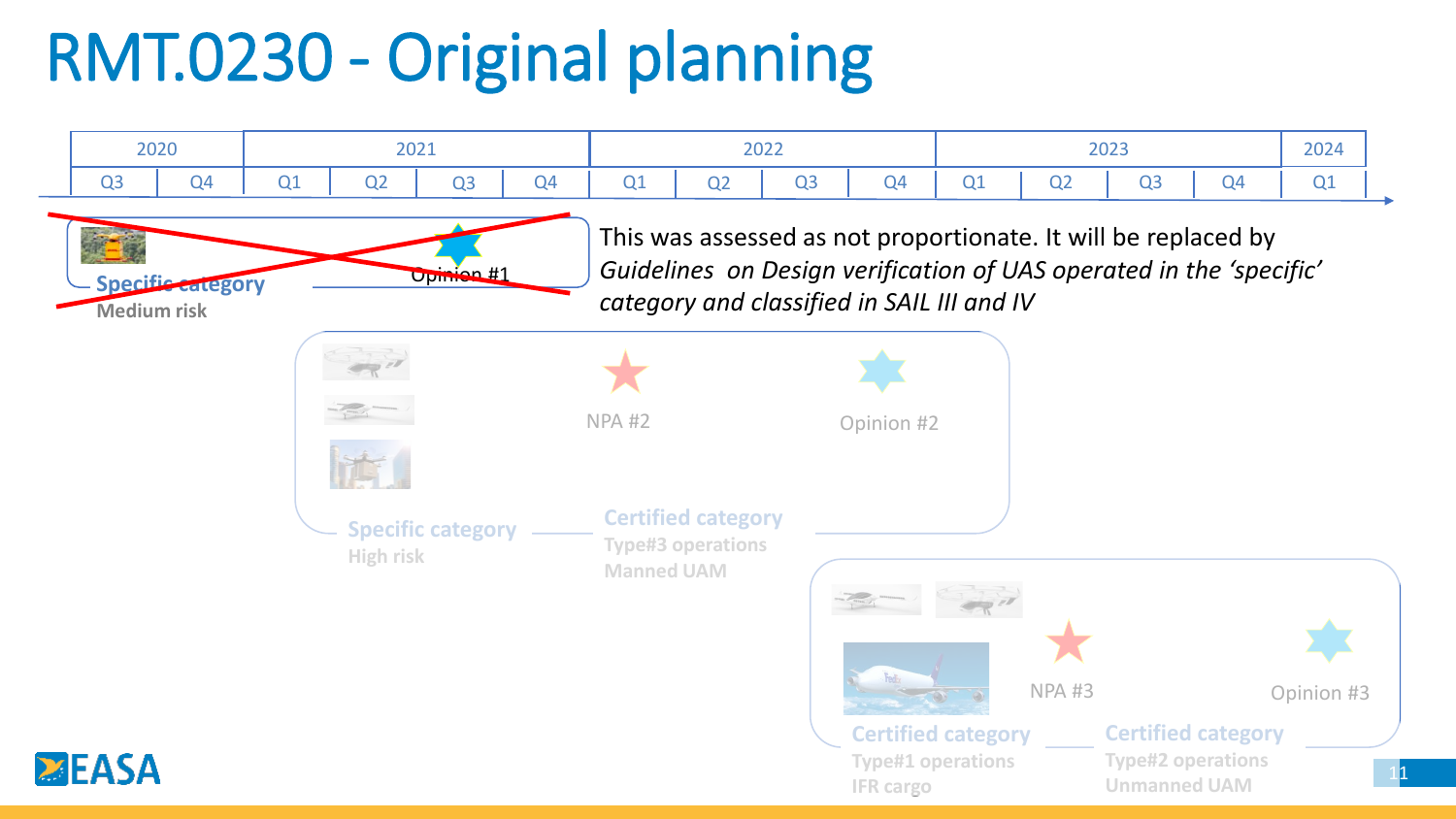## Scope: Design elements



 $\rightarrow$  Technical mitigations → Design related OSOs

#### Enhanced Containment (SORA step 9)

| 7. 7. 7. 7. 7. 7. 1                             |                                                                |                          |                  |   |    |              |    |  |
|-------------------------------------------------|----------------------------------------------------------------|--------------------------|------------------|---|----|--------------|----|--|
| <b>OSO</b>                                      |                                                                | <b>SAII</b>              |                  |   |    |              |    |  |
| number                                          |                                                                |                          |                  | Ш | IV | $\mathsf{V}$ | VI |  |
|                                                 | Technical issue with the UAS                                   |                          |                  |   |    |              |    |  |
| OSO#02                                          | UAS manufactured by competent and/or proven entity<br>(design) | Ω                        |                  |   | M  | H            | н  |  |
| OSO#04                                          | UAS developed to authority recognised design standards         |                          | $\left( \right)$ |   |    | M            | н  |  |
| OSO#05                                          | UAS is designed considering system safety and reliability      |                          |                  | L | M  | H            | H  |  |
| OSO#06                                          | C3 link performance                                            |                          |                  |   | M  | H            | н  |  |
| OSO#10                                          | Safe recovery from a technical issue                           |                          |                  | M | M  | H            | H  |  |
| OSO#12                                          | UAS designed to manage the deterioration of external           |                          |                  | M | M  | H            | н  |  |
|                                                 | systems supporting UAS operations                              |                          |                  |   |    |              |    |  |
| OSO#13                                          | External services supporting UAS operations                    |                          |                  | M | н  | H            | н  |  |
| OSO#18                                          | Automatic protection of the flight envelope                    |                          |                  |   | M  | H            | н  |  |
| OSO#19                                          | Safe recovery from human error                                 |                          | $\bigcap$        |   | M  | M            | H  |  |
| OSO#20                                          | A human factors evaluation                                     |                          |                  |   | M  | M            | н  |  |
| OSO#24                                          | adverse environmental conditions                               | $\bigcap$                | $\bigcap$        | M | H  | H            | H  |  |
|                                                 |                                                                |                          |                  |   |    |              |    |  |
| <b>Technical mitigations</b>                    |                                                                |                          |                  |   |    |              |    |  |
| M <sub>2</sub>                                  | M2 - Effects of ground impact are reduced                      | Level of robustness M, H |                  |   |    |              |    |  |
| Step #9 – Adiacent area/airspace considerations |                                                                |                          |                  |   |    |              |    |  |
|                                                 | enhanced containment                                           |                          |                  |   |    |              |    |  |

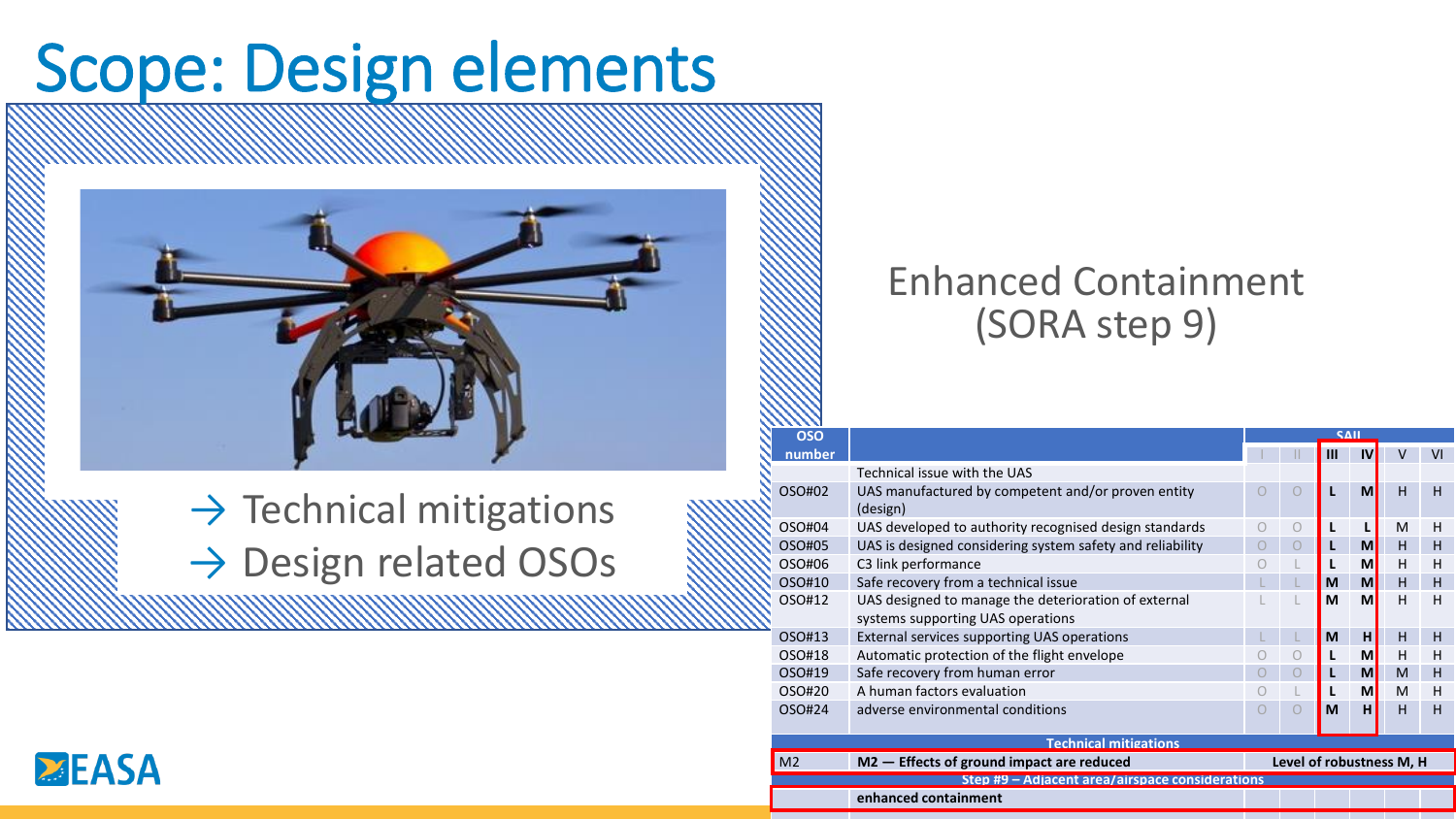### **Process**



#### **Manufacturer voluntary applies for a verification report**



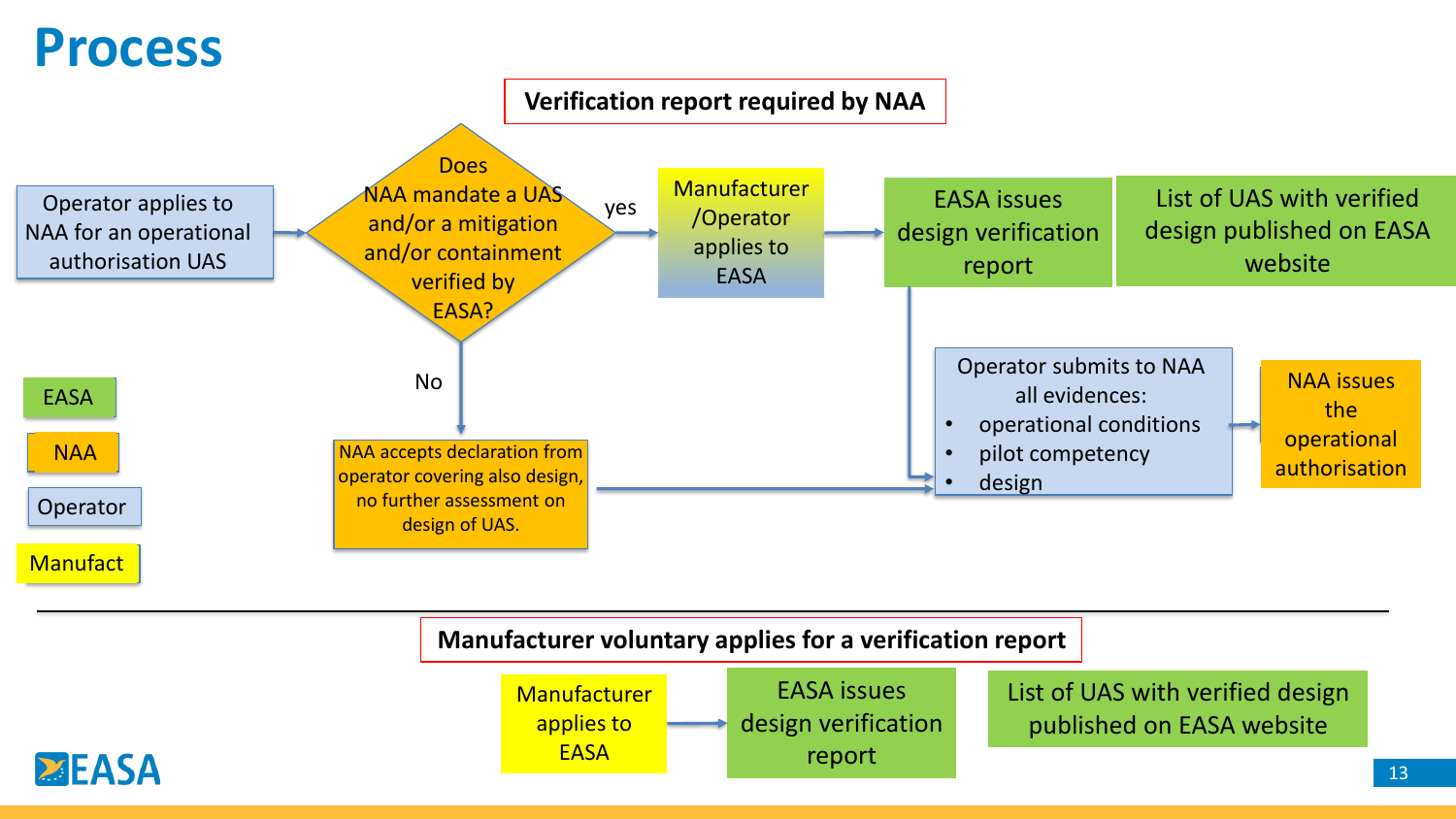# Application

#### **Who can apply**

- $\rightarrow$  Any natural or legal person capable to demonstrate design compliance of the UAS, mitigation means, containment (as applicable)
- $\rightarrow$  Conditions for eligibility:
	- $\rightarrow$  UAS operated up to SAIL IV
	- $\rightarrow$  General acceptability of design in relation to the conops

#### **How to apply**

- $\rightarrow$  EASA will publish an application form
- $\rightarrow$  The form will indicate the documents to be provided with the application:
	- $\rightarrow$  detailed description of the design, including all the configurations to be verified;
	- $\rightarrow$  risk assessment, according to SORA and CONOPS
	- $\rightarrow$  the design verification basis;
	- $\rightarrow$  a design verification programme for the demonstration of compliance, including a proposal for the means of compliance (MoC) and the related compliance documents.
	- $\rightarrow$  project schedule, including the major milestones

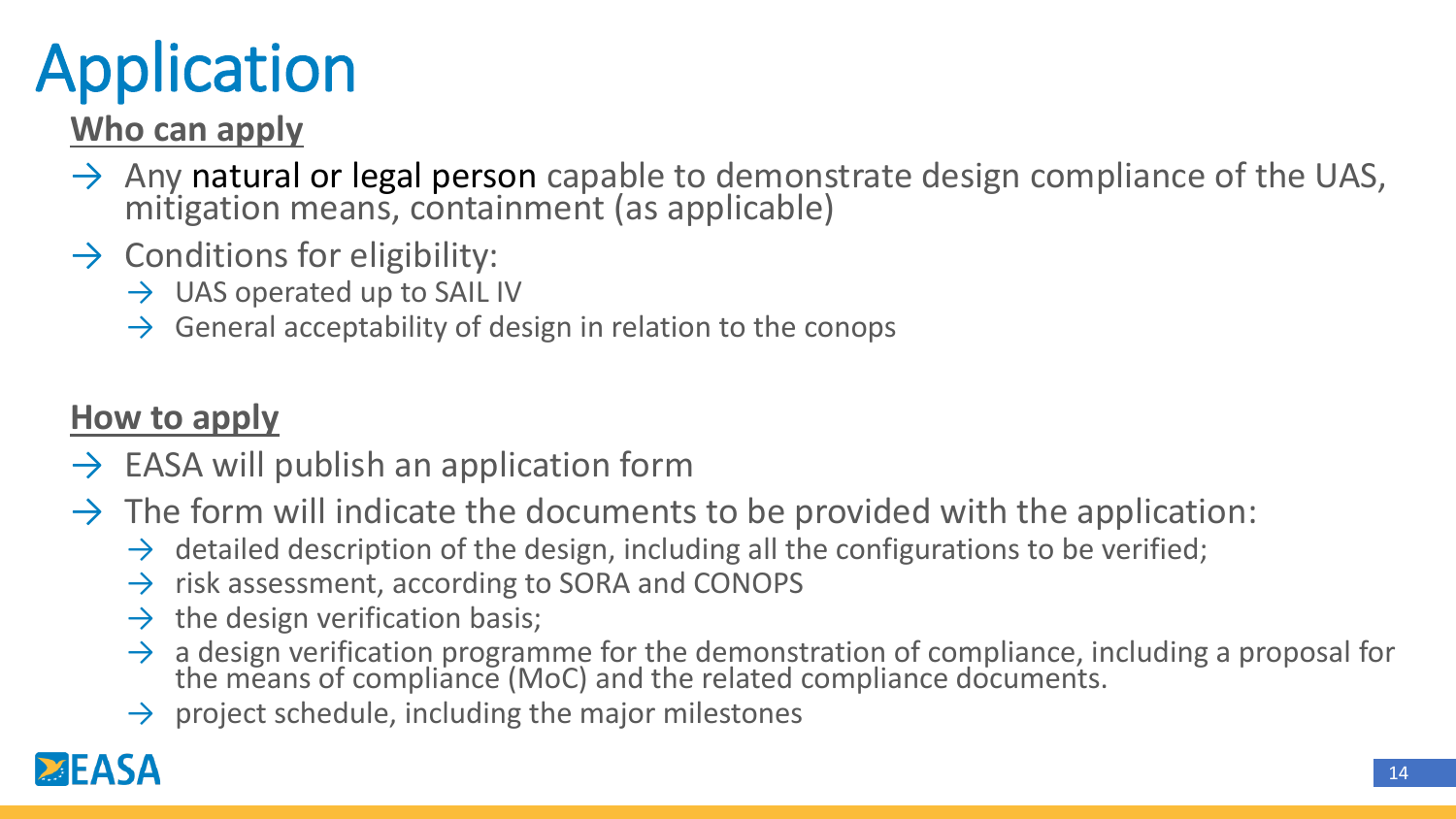# Design verification basis

- $\triangleright$  The design verification basis should be developed starting from the SC Light UAS
	- $\triangleright$  identifying applicable requirements according to scope of the CONOPS and risk assessment
- $\triangleright$  Design verification basis may cover one or more of the following:
	- $\triangleright$  mitigation means linked with the design;
	- $\triangleright$  enhanced containment function
	- $\triangleright$  full design of the UAS;

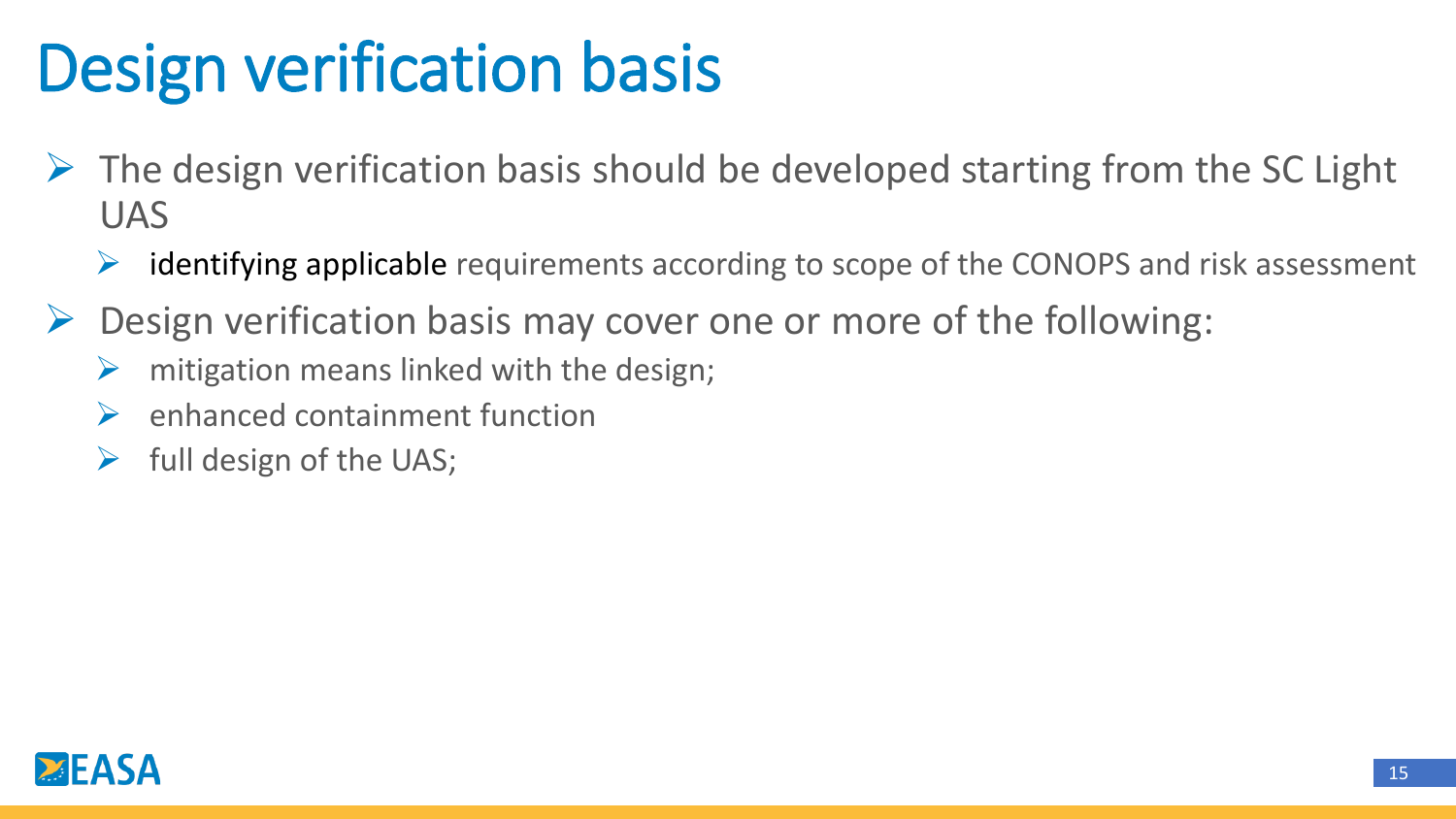# Design verification process

- $\triangleright$  For each element of the deign verification basis applicant needs to provide a Means of Compliance (MoC)
	- $\triangleright$  MoC might be based on traditional means (as analisys, lab test etc..) or on extensive functional tests
- ➢ Organizational measures (design process, configuration control, etc.) may be checked
- ➢ EASA might witness parts of the tests, perform design inspections and compliance reviews
- ➢ Verification scope set to ensure consistency with the CONOPS and related safety considerations (UAS design, containment performance, integrity of mitigation means, …)

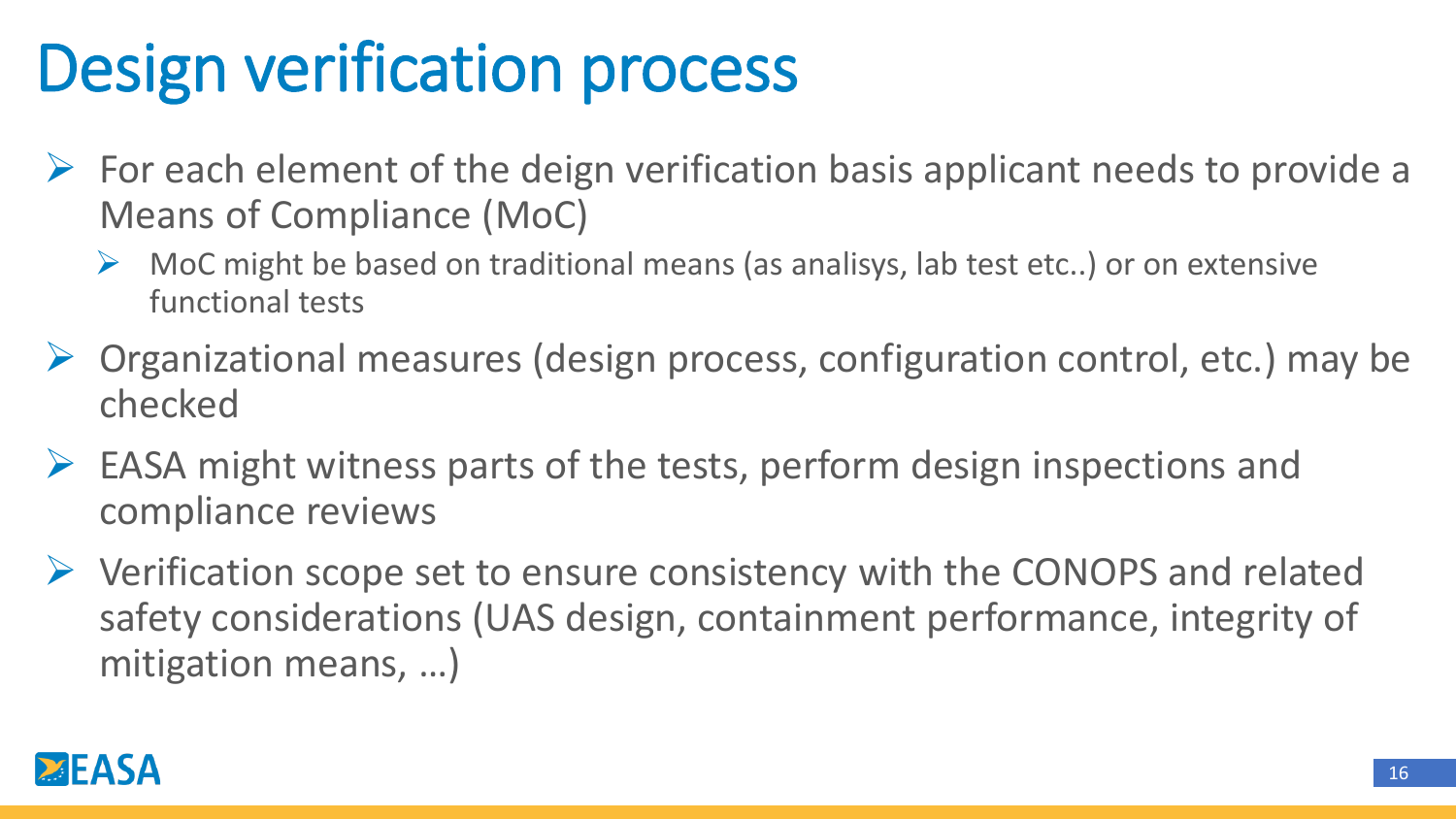# Content of the design verification report

Following the design assessment EASA will issue a design verification report including:

- $\rightarrow$  Reference to applicable documents from the manufacturer
- $\rightarrow$  Suitable SAIL, Ground and Air Risk class, operational environment
- $\rightarrow$  Conditions / limitations under which the design is expected to perform adequately including as applicable e.g.
	- $\rightarrow$  minimum ground/air buffers
	- $\rightarrow$  Limits for density of population
	- $\rightarrow$  RF environment
	- → …
	- $\rightarrow$  Specific elements regarding CAW

 $\rightarrow$  Design Verification Report is a not a certificate – recognition only inside EASA MSs

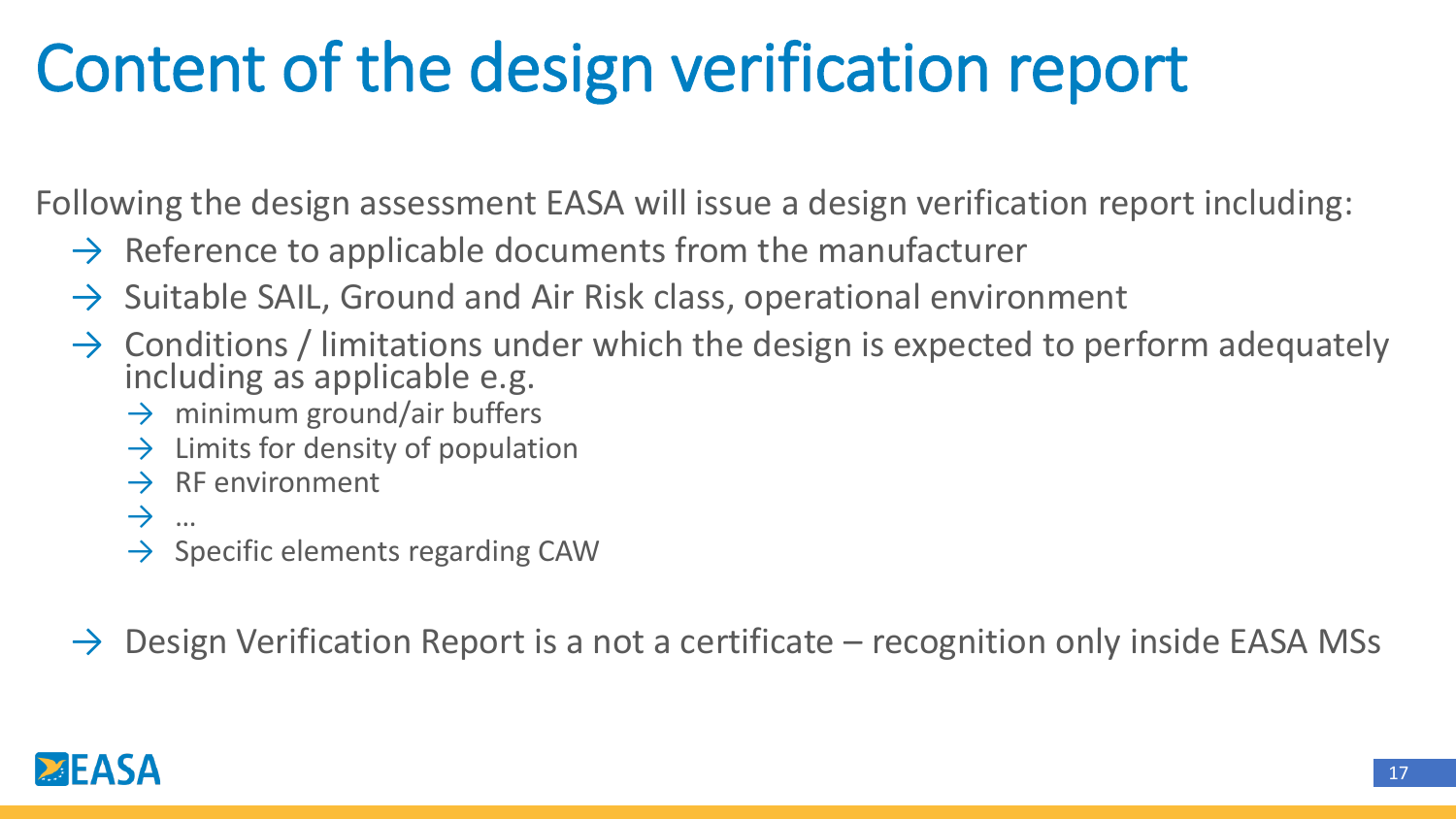# Who can use the design verification report

- $\triangleright$  EASA will publish the list of design verification reports (with main data, similar to STC list)
- $\triangleright$  Design verification report can be shared by the holder
- $\triangleright$  Verified designs can be used and, if the UAS is operated within the conditions defined by EASA, no additional EASA involvement is needed
- $\triangleright$  UAS operator responsible to demonstrate to NAA compliance with all remaining OSOs, including production (OSO#1) and continuing AW (OSO#3)

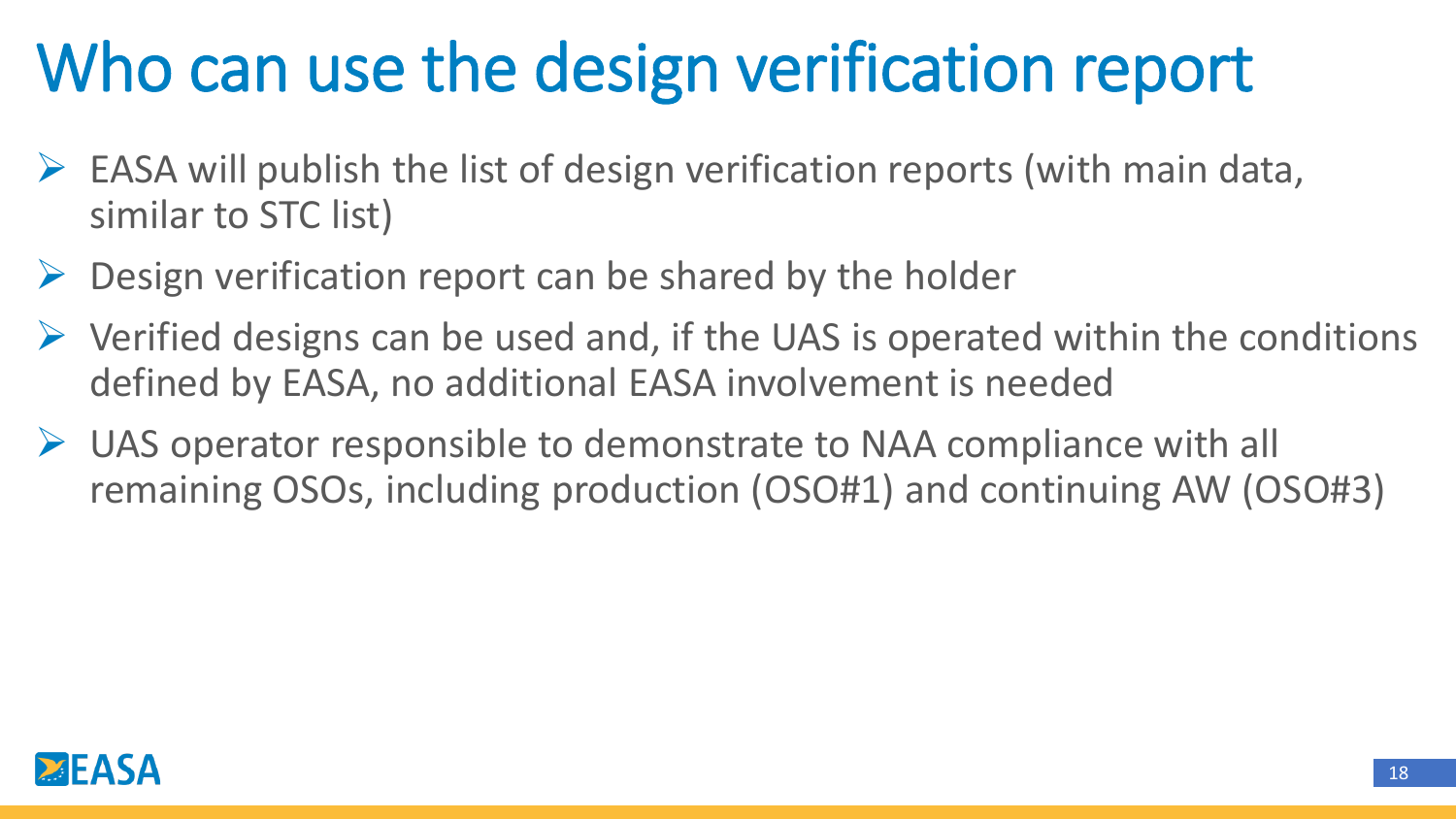# Type certificate according to Part 21

- $\triangleright$  According to Art 40 of regulation 2019/947, NAA may mandate in the operational authorization to use a UAS complaint with Part 21 and Regulation (EU) 1321/2014 (continuing AW)
	- ➢ Considered not proportionate for UAS operated in SAIL III and IV
	- ➢ NAA should require a TC or RTC only for UAS operated in SAIL V and VI
- ➢ Manufacturer may voluntary apply for a TC or RTC for UAS intended to be operated in SAIL III or higher
	- $\triangleright$  It may help business strategy to have a design recognized outside of EU civil system
	- $\triangleright$  Regulation (EU) 1321/2014 (continuing AW) will not be applicable, unless required by the NAA in the operational authorization
	- $\triangleright$  DOA and POA is required

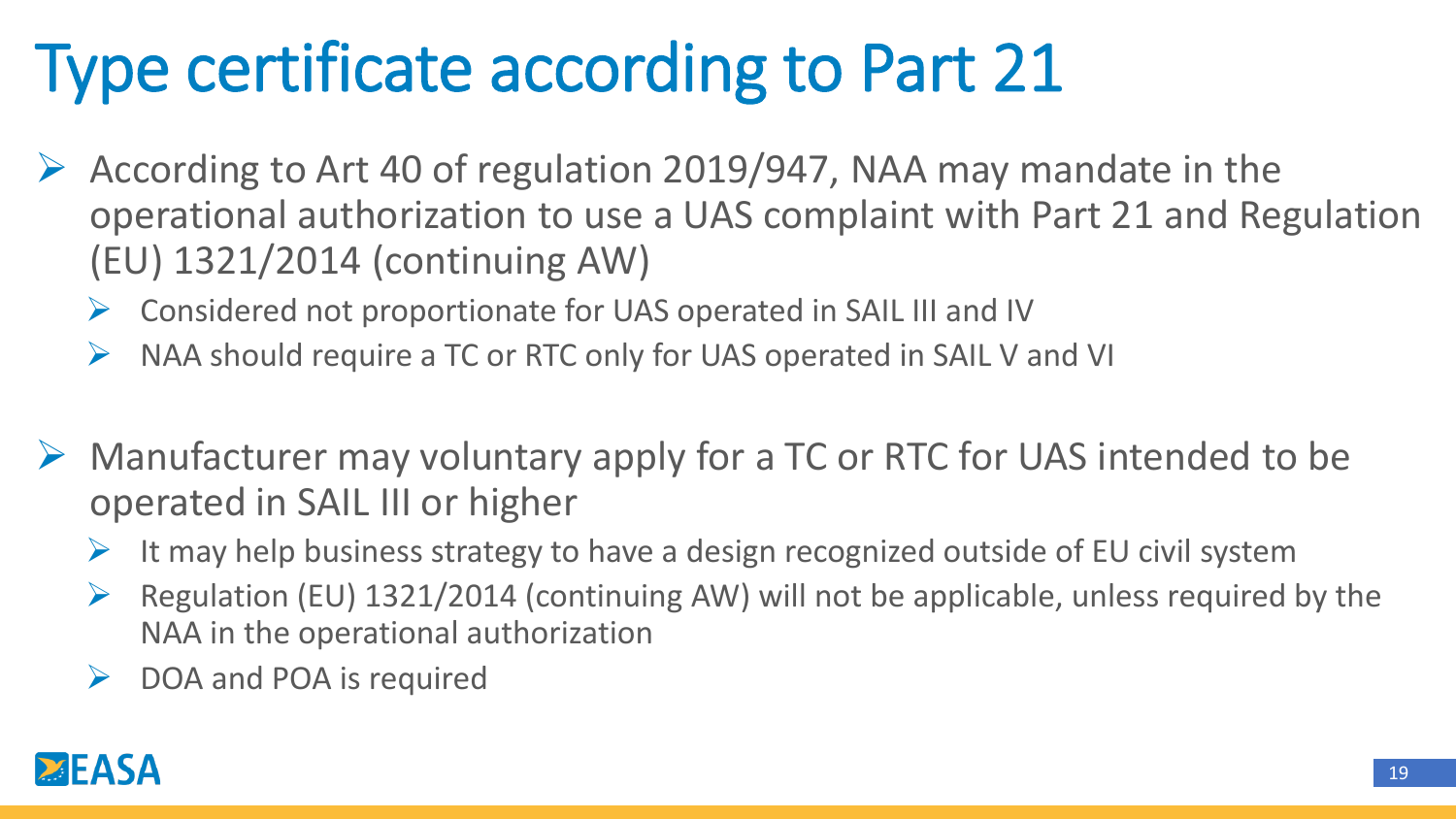# Cost of the design verification report

Depending on the CONOPS and SAIL the scope of the EASA verification may be very different

- $\rightarrow$  Limited assessments expected to trigger lower ceiling
- $\rightarrow$  More complex projects require dedicated assessment
- $\rightarrow$  Charged by hourly fees, but it is expected to not exceed generally limited to 180hrs (except for complex projects)
- $\rightarrow$  EASA efforts highly dependent on the completeness and adequateness of information from the applicant

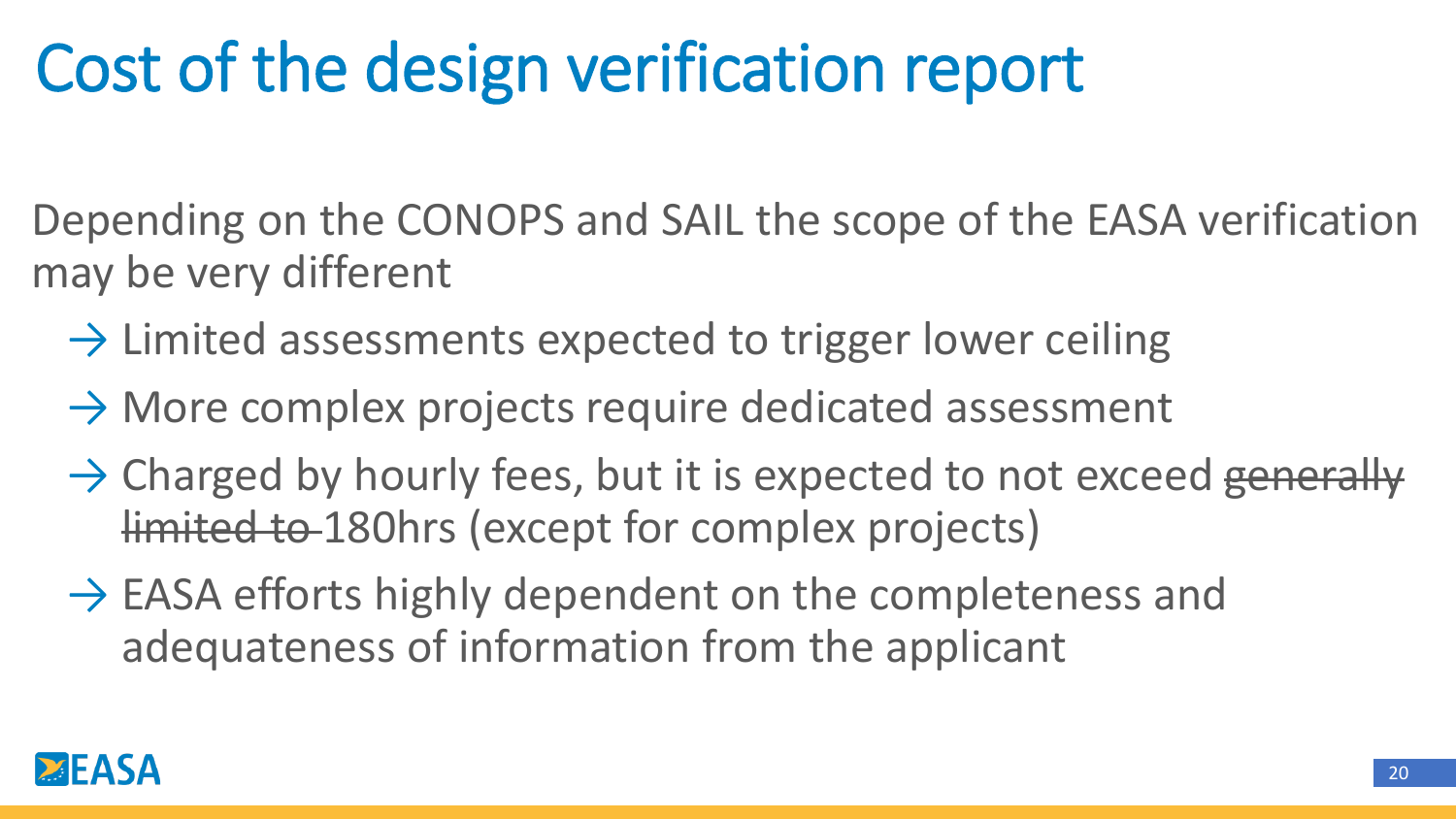

# Update on the EASA activities and on AMC/GM on Regulation 2019/947



An Agency of the European Union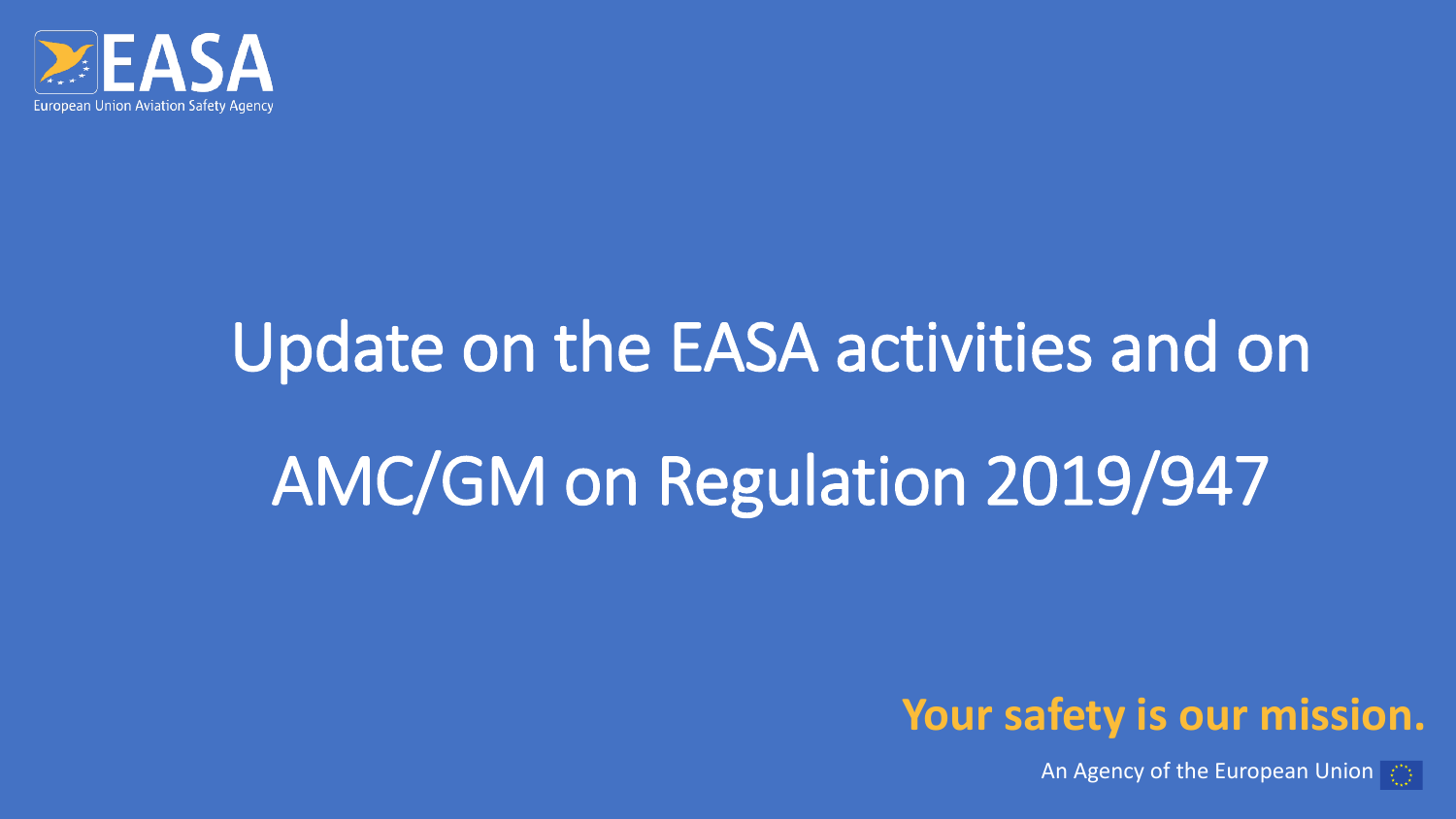# Activities on drones in Q4 2020 and Q1 2021

- → 11/2020: Launch of *EASA study on societal acceptance of UAM operations*
- $\rightarrow$  11/2020: Launch of AMC/GM development for future U-Space Regulation
- $\rightarrow$  12/2020: Published Special Condition (Light UAS medium risk)
- $\rightarrow$  12/2020: Public livestreamed events (UAM, leisure & commercial drones)
- → 12/2020: EASA Decision (ground risk class, UAS operator registration, PDRAs)
- → 01/2021: Revised *EasyAccess Rules* for Drones, updating AMC/GM
- → 03/2021: Publication of EASA manual *Drone Incident Management by Aerodromes*
- $\rightarrow$  04/2021: Adoption of U-Space regulation
- $\rightarrow$  04/2021: Publication of guidelines on design verification of UAS operated in the specific category and classified in SAIL III and IV
- $\rightarrow$  04/2021: Standardisation on Regulation 2019/947. first survey issued on 14 April, answer by 12 May

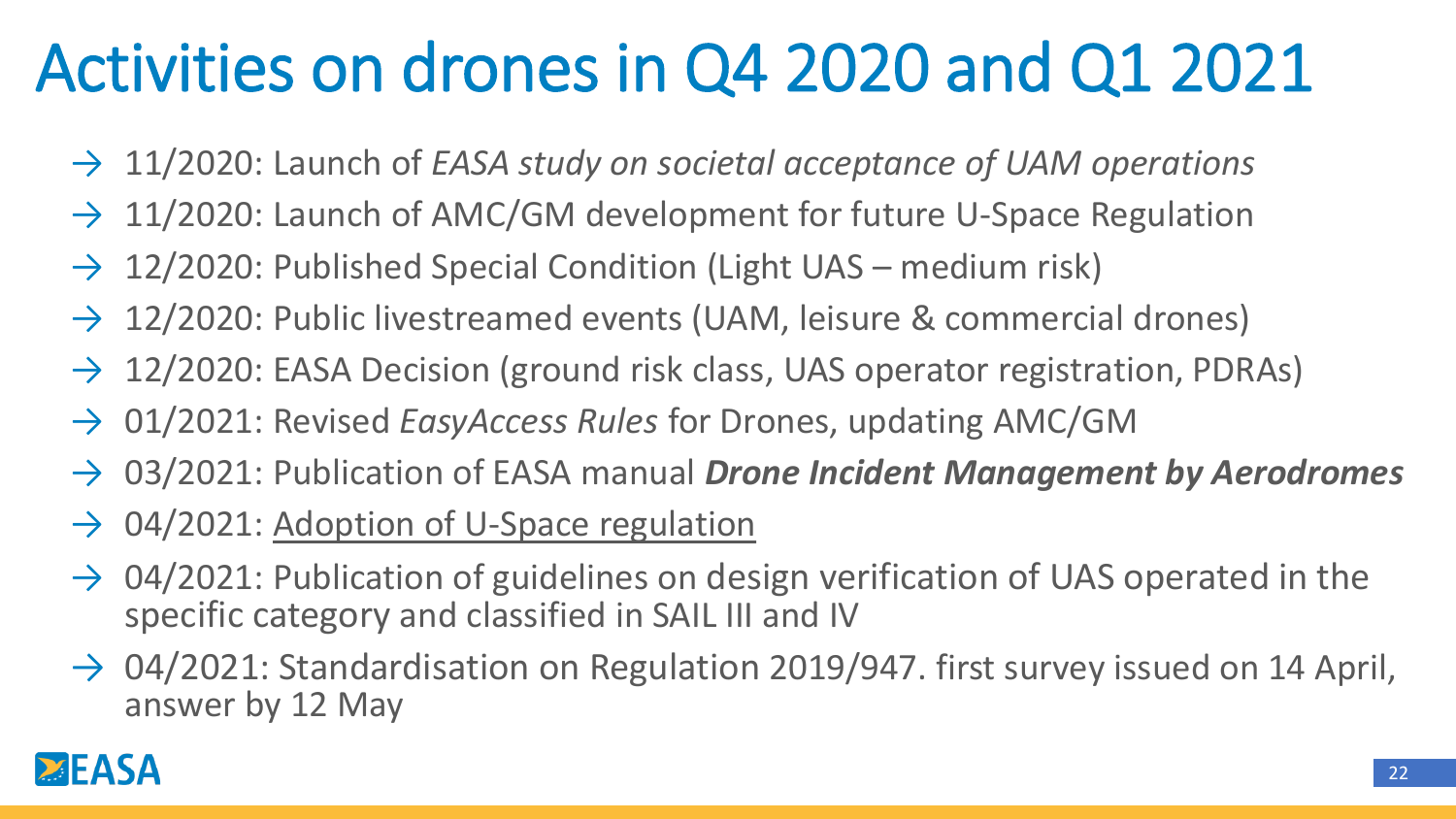# Outlook: EASA deliverables on drones in 2021

- → **Q2**: Publication of guidance on the evaluation of the ground population density in support of determining ground risk classes
- → **Q2: NPA** to align Part-21 with the EASA BR, including rules required to ensure environmental compatibility for manned and unmanned aviation (RMT.0727)
- → **Q2**: NPA on continuing airworthiness requirements for electric and hybrid propulsion for all types of aircraft (RMT.0731)
- → **Q2: NPA** including two new PDRAs, AMC on geographical zones and general update of AMC/GM to Regulation 2019/947
- → **Q2**: publication of study on societal acceptance
- → **Q4: NPA** on AMC/GM to support the upcoming U-space Regulation

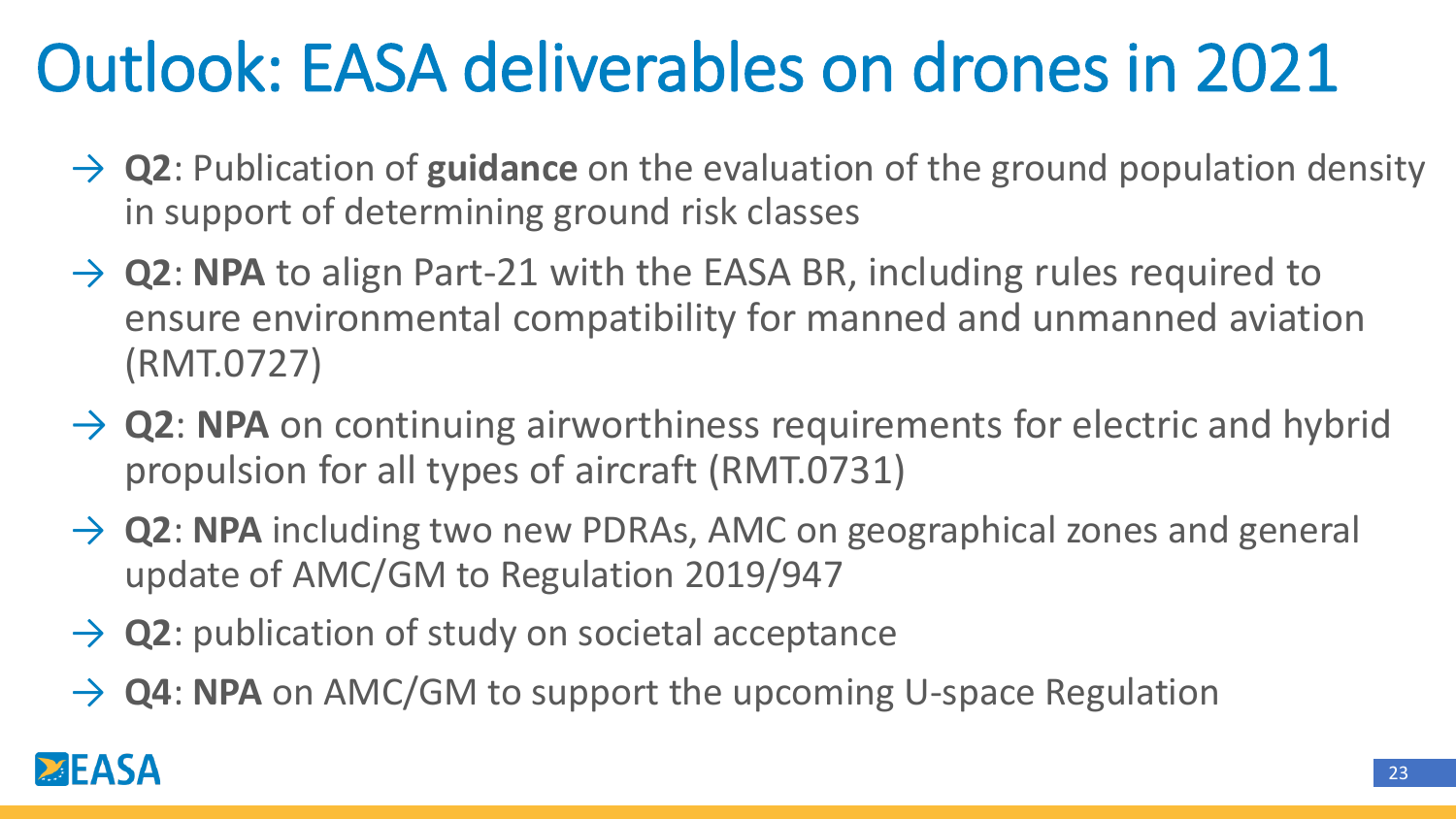## Content of NPA 2021 on AMC/GM Reg 2019/947

- $\rightarrow$  new AMC and GM for the definition of geographical zones;
- $\rightarrow$  new AMC and GM for the standard scenarios (STS);
- $\rightarrow$  new AMC to comply with the mitigations and operational safety objectives defined in SORA;
- $\rightarrow$  new AMC providing the syllabus for training modules for remote pilots operating in the specific category.
- $\rightarrow$  General update based on feedback received from MS

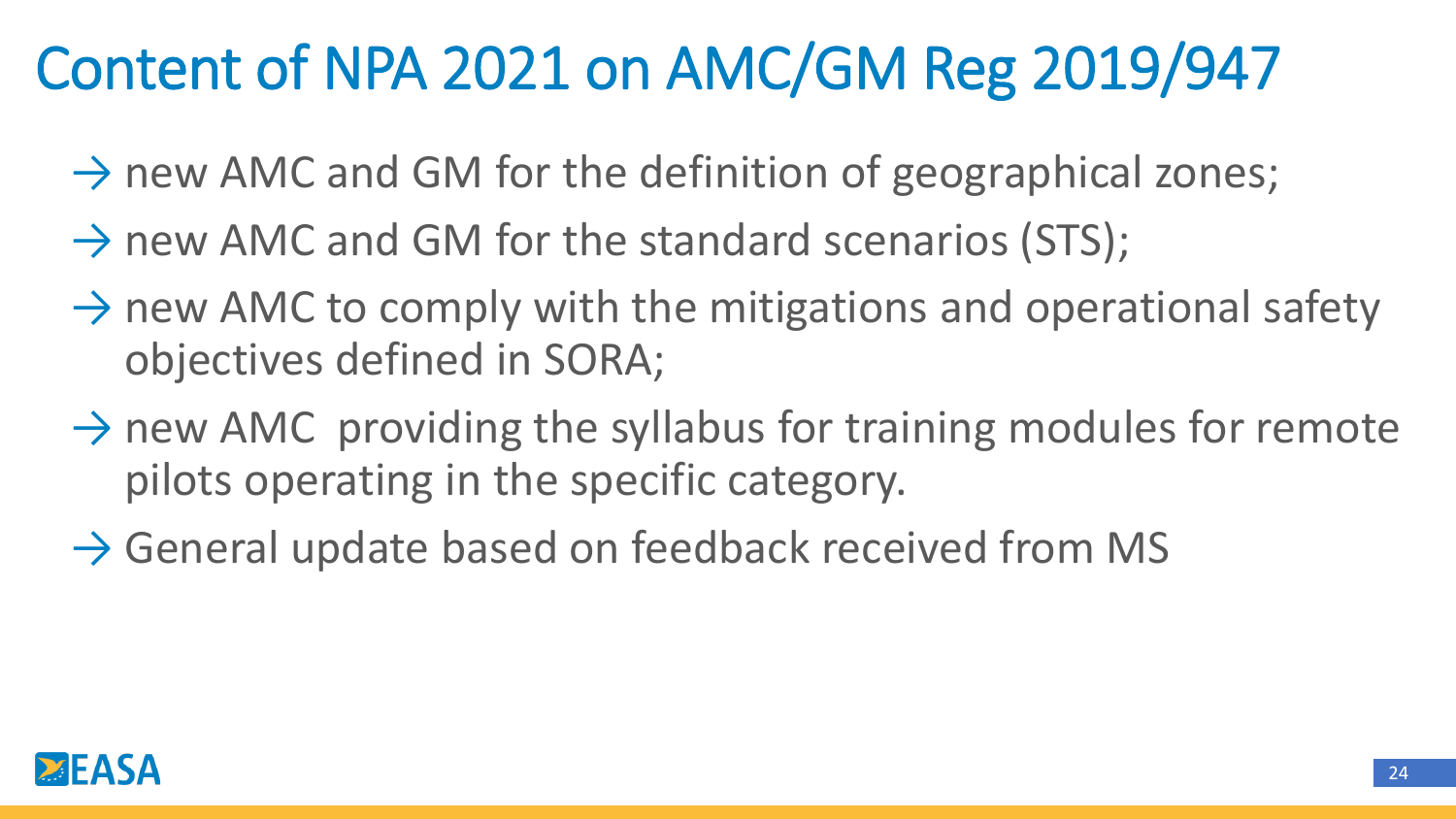# Future activities on Reg 2019/947

- $\rightarrow$  Consultation of 2 PDRAs via JARUS
	- $\rightarrow$  PDRA-G03 (routine and automated surveillance and inspections of facilities and infrastructures)
		- $\rightarrow$  over sparsely populated areas
		- $\rightarrow$  in airspace reserved for the operation
		- $\rightarrow$  BVLOS
		- $\rightarrow$  using unmanned aircraft up to 3m dimension
		- $\rightarrow$  within the range of the direct C2 link
		- $\rightarrow$  operated routinely for regular inspections of facilities and infrastructure
	- $\rightarrow$  PDRA-G04 (BVLOS, in non-segregated airspace, without using airspace observers, with greater range and larger UAS)
		- $\rightarrow$  over sparsely populated areas
		- $\rightarrow$  in uncontrolled airspace, with a low probability of encounter with manned aircraft and in which at least 50% manned aircraft are cooperative in the sense of being detectable by the UAS operator
		- $\rightarrow$  BVIOS
		- $\rightarrow$  using unmanned aircraft up to 3m dimension
		- $\rightarrow$  within the range of the direct C2 link

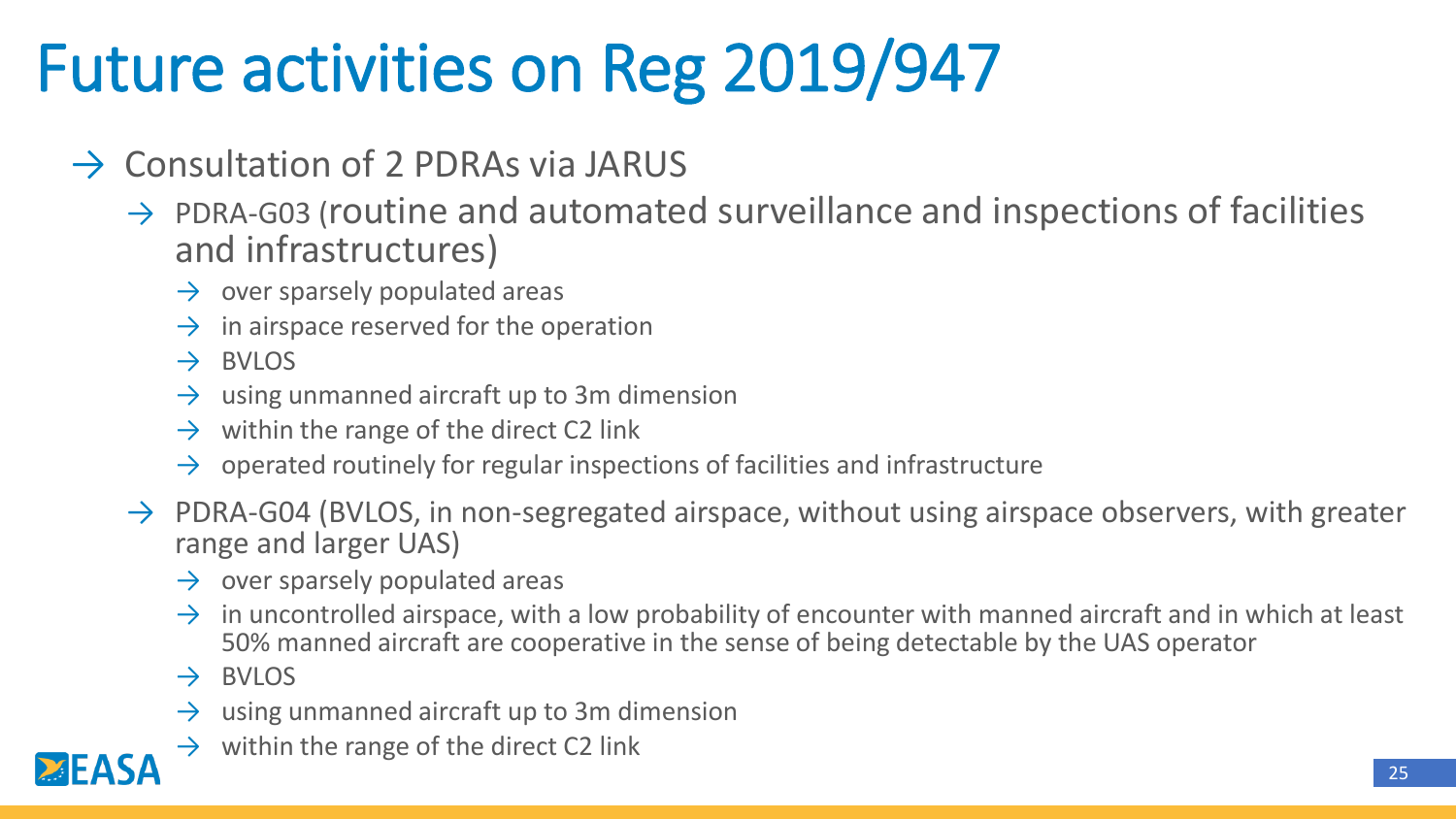# Future activities on Reg 2019/947

- $\rightarrow$  Standardisation of Regulation 2019/947 (2<sup>nd</sup> survey planned for June, 3<sup>rd</sup> survey for september)
- $\rightarrow$  Guidelines for operational authorisations and LUC
- $\rightarrow$  SORA update (via JARUS WG6)
	- $\rightarrow$  quantitative assessment of ground risk
	- $\rightarrow$  Air risk
	- $\rightarrow$  Cybersecurity
	- $\rightarrow$  Revision of main body
- $\rightarrow$  Development of training material on SORA (via JARUS WG6)

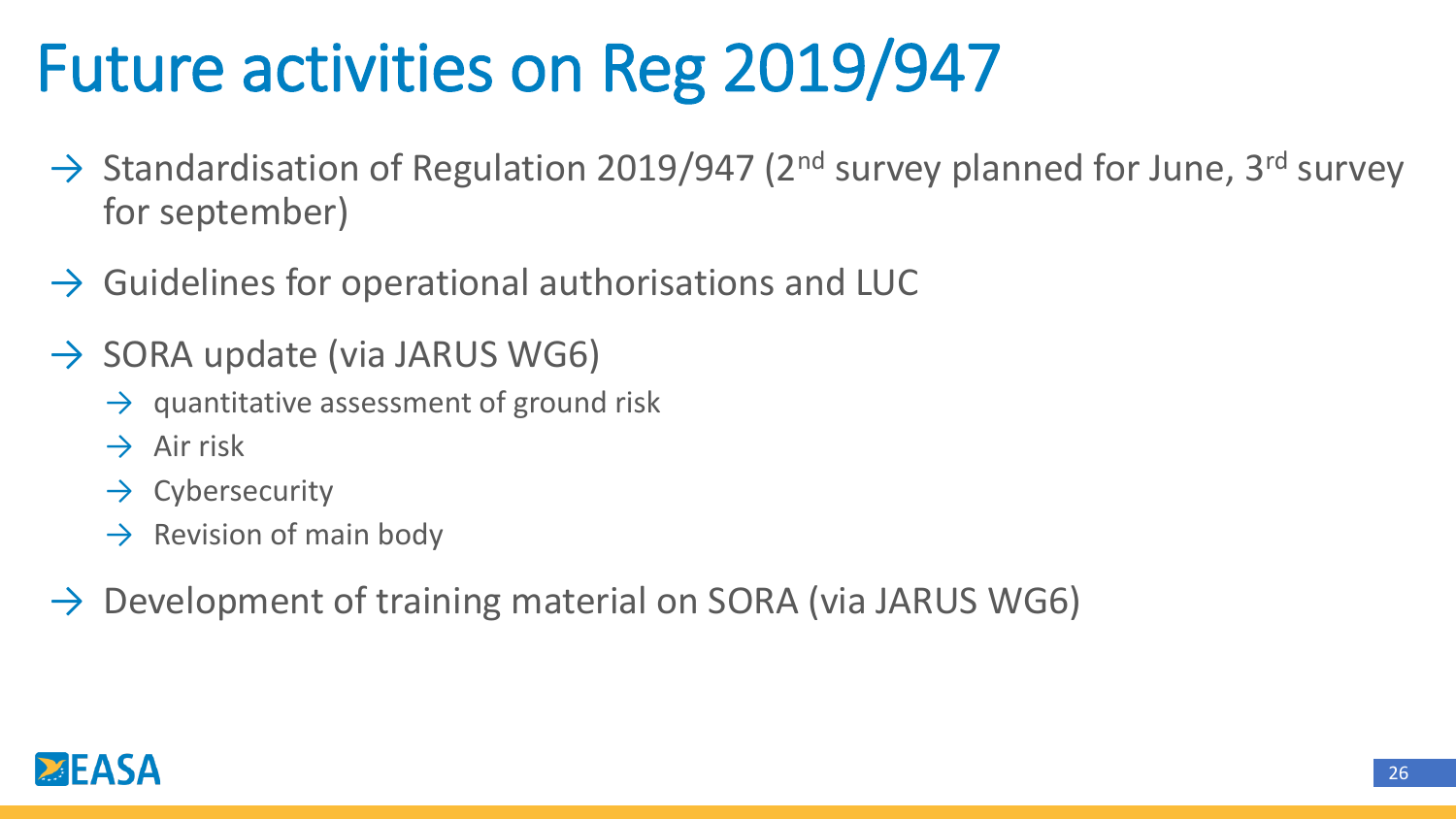

# Events planned for 2021



An Agency of the European Union  $\boxed{\circledcirc}$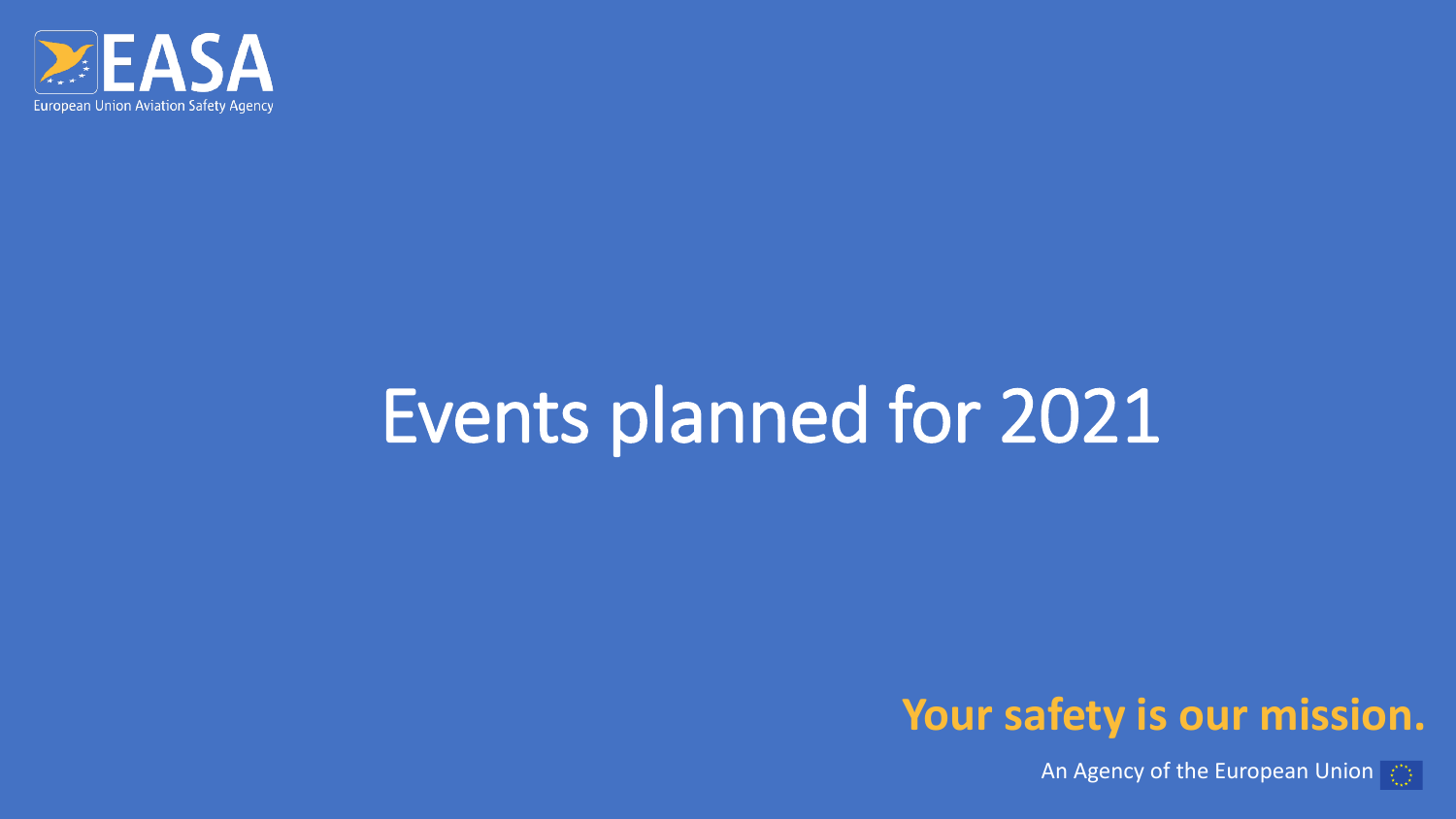# Events planned for 2021

- → 7 May: Youtube streaming. The new design verification process for authorising drone operations in the "specific" category - SAIL III and IV: 19 may
- → 19 May: Webinar. Results of study on societal acceptance
- → **Q2**: Webinar on U-space
- → **Q2**: Webinar on geozone
- $\rightarrow$  Q2: Webinars on authorisation in the specific category and LUC
- → **July**: Amsterdam drone week organized by RAI Amsterdam
- → **January 2022** High Level conference in Amsterdam